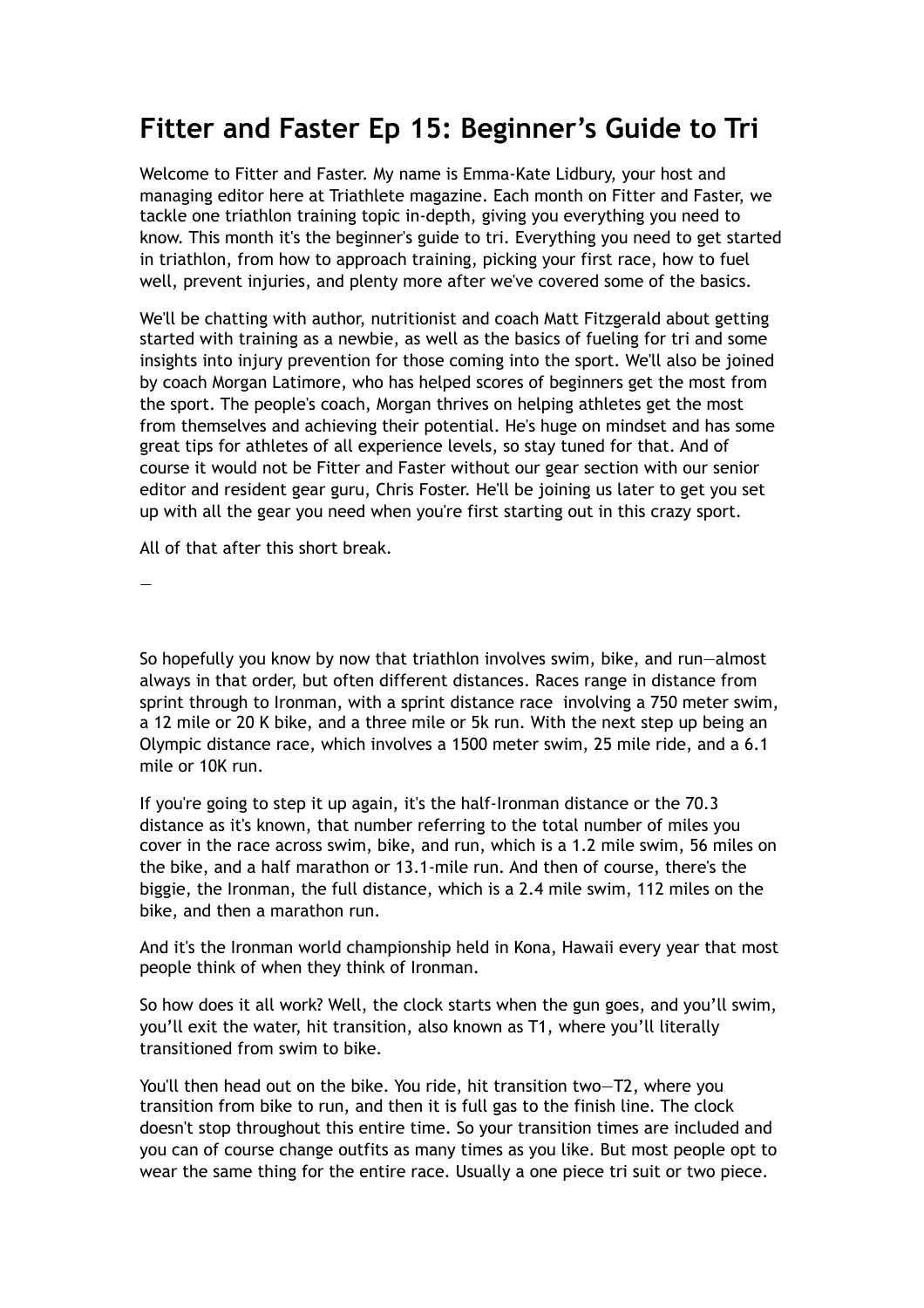We'll of course touch on that in our gear section later. Now most beginners are encouraged to start with a sprint or even shorter, maybe like a super sprint. Of course you don't have to, you can throw yourself in at the deep end with an ironman as your first race.

And while most coaches would advise against doing that, plenty of people still do. And of course, many people come into triathlon with experience in usually one or more of the three sports. For example, when a runner gets injured, they might take up cycling or swimming to stay fit. And before they know it, they're signing up for their first tri.

Of course, your experience and ability in each of the three sports will help shape how you approach your training. If you're someone who's been swimming since you're a kid, you might not need to spend as much time in the water as someone who is just learning to swim. Likewise, if you're a seasoned runner, you might decide to dedicate more training time to swimming and cycling when you first start out.

Now, Matt Fitzgerald is a guy who knows a thing or two about getting started in tri. He is a coach, nutritionist, and author of more than 20 books in the endurance space. So we're going to chat with Matt about how best to start out.

Okay. Matt Fitzgerald, welcome to Fitter and Faster. Thank you for joining us. How are you doing?

MF: Doin alright, It's great to be with you.

EK: Yeah. We know, obviously as an author and a coach and a nutritionist, you know a lot about triathlon and you're obviously a great resource for people who are just starting out in this sport.

And you've helped a lot of people who are just starting out in the sport. Do you want to tell us how long ago was it that you did your first triathlon?

MF: My first triathlon was ...boy coming up on 25 years ago, 1998. Yeah, I grew up as a runner and then decided to branch out into triathlons...I would have been in my late twenties then.

EK: Wow. Okay. So it's been a little while. You've probably amassed knowledge, in those 20 plus or nearly 30 books, you've written as there's plenty of knowledge in there. And so I know when you're starting out in triathlon, one of the things that people find quite overwhelming is managing the training, knowing where to start.

What's... how do you approach that with newcomers? What's your advice on starting out with triathlon training?

MF: Yeah. I think triathlon training is really only complex in the details. On the level of principles it's not all that complex. So yeah, it's three sports, but you want balance among the three. So whether you've come from a background in one of those three sports, or you're just coming in cold and maybe you're a high school basketball player, you want to train with about equal frequency in all three sports in terms of how much total time you devote to them. You can look at how time is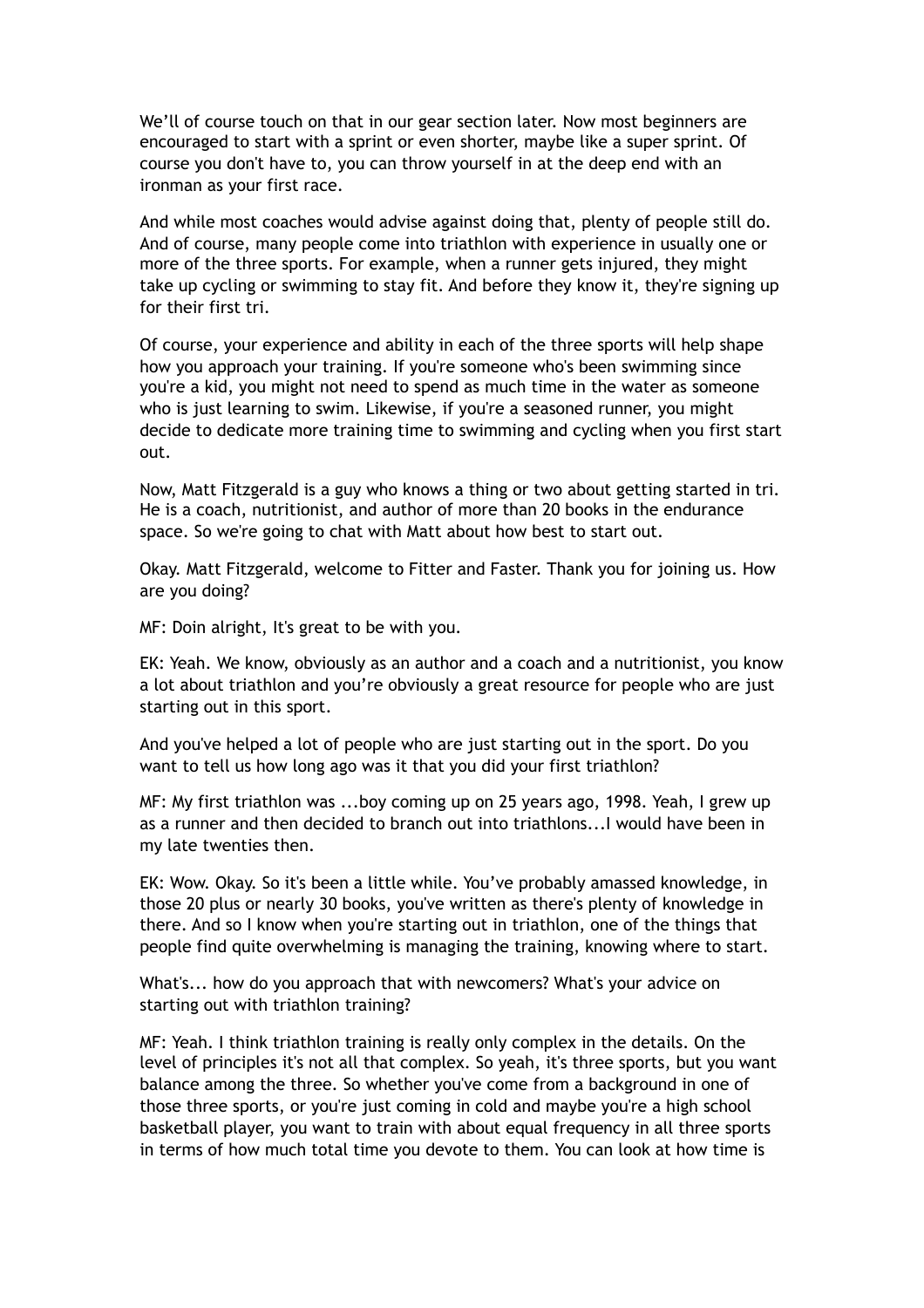balanced in an actual triathlon race, where you would spend about half your time on the bike.

And so even though you might want to train with equal frequency, and say two swims, two rides, two runs a week. You should amass more time on the bike just because you're going to get more bang for the buck. And then, balanced swimming and running. And then the other thing in terms of that same principle of balance is intensities. Like the single most common mistake athletes make when they first start is doing everything unintentionally at a moderate intensity and what to avoid that mistake you, you want to follow what I call, well, I didn't invent it: the 80-20 principle, where 80% of your training is at a truly low intensity, and that's a conversational pace, and 20% you're really getting after it. And that 20%, it goes a long way. So if you'd like to go fast, you get to do that. But most people do an unconscious 50/50 thing, spending half their time in no man's land.

So it's balanced. Balance among the three disciplines and balance of training intensity. And you'll be off to a good start with that principle.

EK: Absolutely. Absolutely. And if somebody... with that in mind, though, if somebody is coming in as a runner, say, they've got, they're running with some history and background in that sport.

Is that something you'd still, would you advise them spending more time concentrating on swimming and biking? Or how does it, same with the cyclist or a swimmer coming in?

MF: Yeah, probably the second most common mistake that beginners make is, especially if they do come from a background in one of the three sports, they're actually focusing on the one they're already good at, because, you might think it would be the opposite.

I guess common sense would be you spend the most time in what you're worst at. I tend to, no matter what your background is, I tend to recommend that people balance their training the same way, regardless of their background, because you don't really want to get weak in your strong discipline.

You don't want to let it slide, but you do have some work to do in your weakest discipline. The exceptions can be periods when maybe you don't have a race on the horizon, and it could be a good time to focus on what you're not as good at. But generally when you're, when you have a race out there and you're trying to get ready for it, you want to be about equally well-prepared in all three disciplines. A one size fits all in that regard.

EK: Yeah. Yeah. And I'd say like a common pattern that you often see is that if you are a runner, for example, you, I think it's just human nature. It's just natural that you want to keep doing what you're good at and what you enjoy and what you have a history in.

Especially, and then if you, I think one thing particularly common for beginners is if you're new to swimming and learning how to swim, especially, somebody, if you're learning as an adult, that's something you do not want. It's not always like enjoyable, especially to start out with. So I think, it's very easy and you see that pattern a lot in triathletes, they bike and run a lot and they don't, they tend to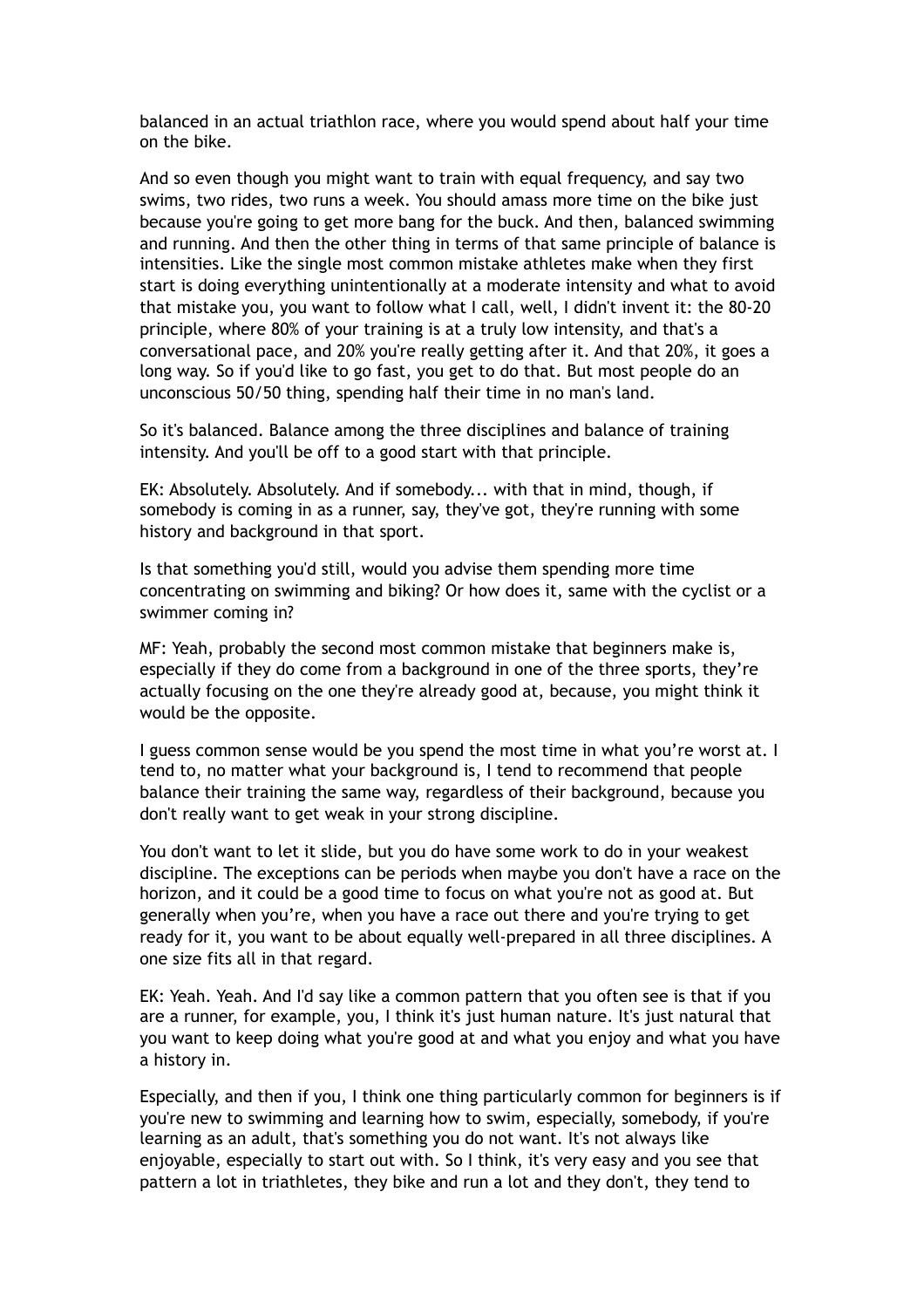swim as like an afterthought if they've not come from that background. So yeah, it's something to be, I think it's a good blind spot to be aware of is that, you might have a natural tendency to do things you're good at the cost of others. Things that you kinda suck at, or you find hard, whatever.

MF: I think a helpful mindset for people, just keep in the forefront throughout the process is...You got into the sport for a reason. For me, like I was a terrible swimmer. I actually still am. But I would remind myself, I could have just kept running, like I chose to branch out. And so probably, there's something that everyone is intimidated by something that they feel, just like they don't measure up or even things you're afraid of.

I say embrace all that stuff. Like it actually, you're not lying to yourself. It's true that you, part of the reason you got into this sport was for those very challenges. So go ahead and embrace, the fears, the insecurities and all that as part of the adventure.

EK: Yeah, absolutely. That's very good advice. I think... Now obviously you have a background in nutrition and you've written many books about that. I know that the *Racing Weight* is one of the very popular books and nutrition and fueling is obviously a big part of any endurance sport. And of course, with triathlon the same thing.

So what would you consider to be some of the basics of fueling and nutrition when you're starting out? And in, in a sport that's can be very demanding and obviously has a big energy toll. What's some of the basics.

MF: Yeah. It's easy to overthink things, the diet and nutrition part. And I actually see that quite a lot. The basics really are, there's a tendency when we think sports nutrition, that's like supplements and ergogenic, it's no, it's not, it's breakfast, lunch and dinner, like

EK: Yeah. You can make it pretty simple if you want.

MF: Yeah. And it's important not to lose sight of that, that, health is the foundation of fitness, without health, you're not going to be fit very long if you ever get fit.

So just focus on a balanced, healthy diet. No need to reinvent the wheel here, and there's room for individuality. If you don't eat meat fine, you can make that work. If you're not a big fan of grains, you can make that work. But you generally want a balanced, broad, and inclusive diet based on unprocessed foods as much as possible.

The big mindset change that is important, especially for people who just, you know, they weren't athletes, or, their training volume or their training load is increasing as a result of becoming a triathlete is that in society at large we tend to be concerned about eating too much.

Oh, if I eat too much, I'll gain weight. In triathlon it's a lot more costly to not eat enough. So you want to be sure that you're getting enough to eat at all times. If you, everyone's concerned about, weight and how they look and all that, but forget all about that and focus on if you train right and you eat right and you make sure that you're well fueled for the training, cause they're synergistic, your weight will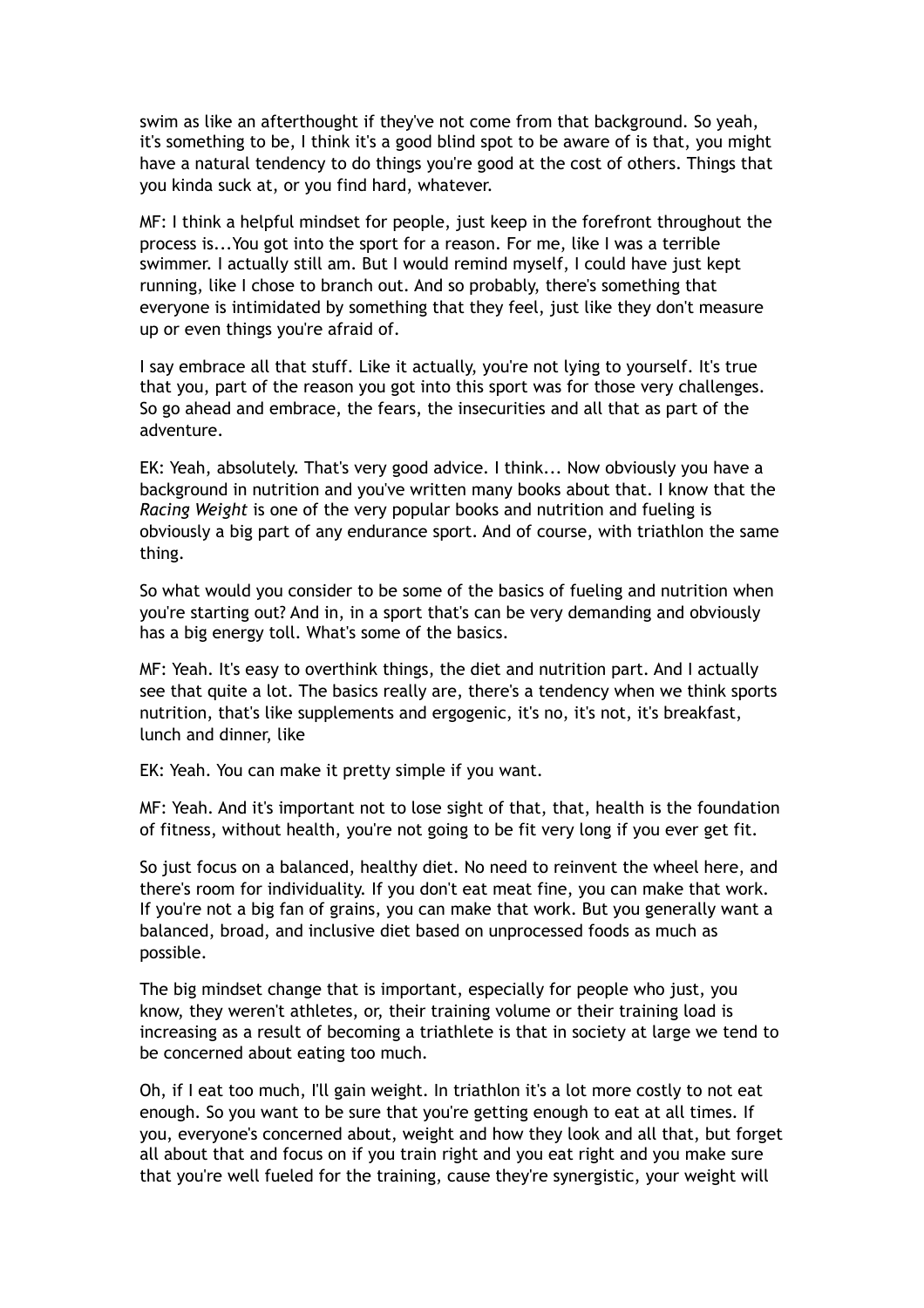end up where it's supposed to be. So yeah those are the most important principles with nutrition. Yeah.

EK: And obviously, like you say, fueling the training and the recovery, things like being mindful of eating, if you're going after a particularly hard or strenuous session or long session, making sure to recover well.

And being, I was about to say the recovery window, your refueling window, but then, we should probably explain that too. If somebody's starting out, then, it's always good to be mindful about taking on protein, in that sort of 20, 30 minutes after training and after racing.

Are there any other things like that, we, I think those of us in the sport maybe tend to assume or forget that it's not maybe not automatic knowledge, are there things like that, that you come across?

MF: Yeah. You need, you can broaden that, cause that recovery window has to do with timing.

And that's something that you're not used to, people are used to thinking of what they eat and how much they eat, but not so much about when. And when you're training a lot and it's particularly, if you have days when you're exercising twice in one day it's easy to fall behind. And there's research showing that even if you get enough to eat over a 24 hour period, if there are gaps in the day where you actually fall behind, where your energy needs get out ahead of the supply that you're giving your body through food, your metabolic rate will slow down.

You'll just, you'll actually adapt less to the training you're doing. So you sort of want to keep...the times of greatest energy need are first thing in the morning, cause you've been asleep and fasting overnight. And then as you say, after workouts, and also I, you know the whole workout window—just think of an envelope around your workouts, where you want to be properly fueled going into them.

And then you want to get some nutrition to accelerate the recovery process afterward as well.

EK: Yep. Absolutely. And like you say, it doesn't have to be supplements. Doesn't have to be sports nutrition. It can be, it's entirely possible to do that with real food, not, you know what we would... I was going to do air quotes, "normal food" without having to spend a fortune on gels and chews and bars and all the rest of it.

So yeah, it can be kept pretty simple on you. It can be very successful.

MF: Yeah, for sure. Yeah. You definitely want to do real food as much as possible. There's some people who go a little too far on the other side and it's important to keep in mind. If you go out for a three hour bike ride, it's going to, it's going to go a lot better if you take in some calories on the bike and those calories should not be broccoli.

Broccoli is very healthy, should probably be in your diet, the purpose of fueling workouts is not health, it's performance. So you can apply... all the rules change,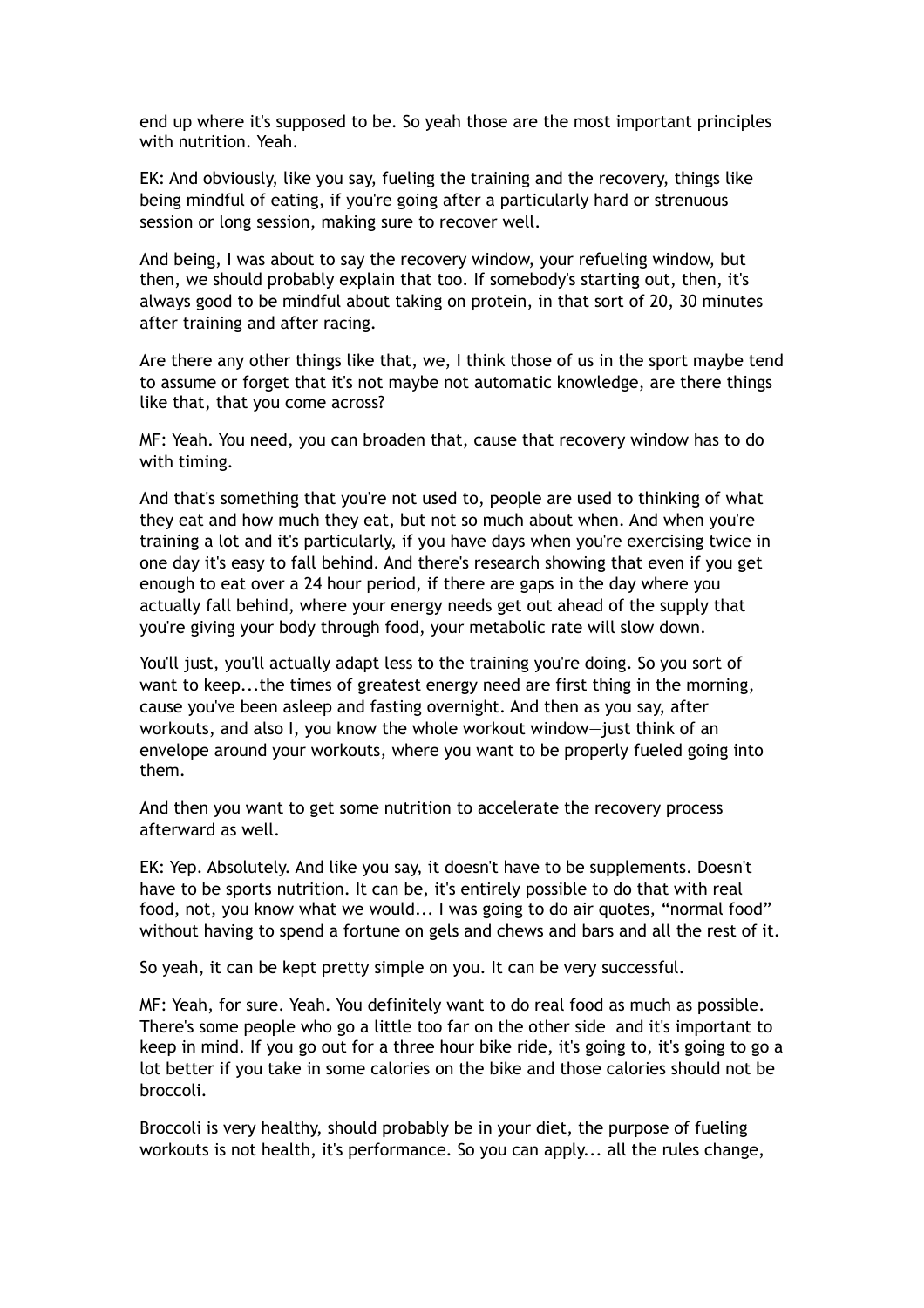like when you're fueling during training. That's all the more reason. Cause if you train a lot, those Gatorade calories can add up.

And so you want to, you don't want to use supplements or, processed or packaged foods. You want to minimize that outside of when you actually really need to rely on those things.

EK: Yeah. So if you were going, if you are advising somebody who's going out on a three hour bike ride or two hour bike ride, it would be predominantly carbs, right?

MF: Yeah. Carbs, they've gotten a bad rap over the last, I don't know how many years now. The science says, carbs are basically what your muscles are running on. And you're burning fat too, try drinking a bunch of fat during a long bike -- actually don't, it's not going to go do that. So yeah. Even if you try to moderate your carbs, in your meals it, it is rocket fuel for endurance performance. So the time to take in carbs and not worry about their reputation is when you're training and racing.

EK: Yep. Yes. For sure. Yeah, absolutely. And so obviously, like you touched on there, you don't want to get into, you don't wanna get yourself into a hole with energy demand and requirements. And one of the, and one of the things that can happen, if that is the case you can get run down, you can get ill, you can get injured.

And obviously when you're taking up if you're taking up three new sports or even if you're just taking, if you're a runner and you're taking up two new sports, triathlon is a sport, which is obviously very demanding on the body and you do need to be mindful about injury and injury prevention.

What are some of the most common injuries that you think beginners should be aware of and be mindful of as they start their multi-sport journey?

MF: Yeah, by and large, at the population level injuries, what we call overuse injuries are more common in running, there's a higher injury rate in running due to the high impact nature of the sport.

However, if you've been a runner for a while and you're new to swimming and cycling, that might not hold true for you because, jumping ahead to injury prevention, the biggest thing you can do to minimize injury risk is what's called load management, which basically means don't try to take big leaps forward in your training, take the next step forward.

If you've run seven miles, don't try 14 yet. So yeah, we tend to, when we think of preventing injuries, I dunno, we think of, I don't know, ice baths or whatever, or like foam rollers or, but really load management is number one, just not giving your body more than it's ready for.

And if you have a background and in cycling, but not swimming and running, you're not used to any kind of load whatsoever in those sports. So you need to take it slow and also do, two steps forward, one step back. That's how process -- that's how progress looks in endurance sports training.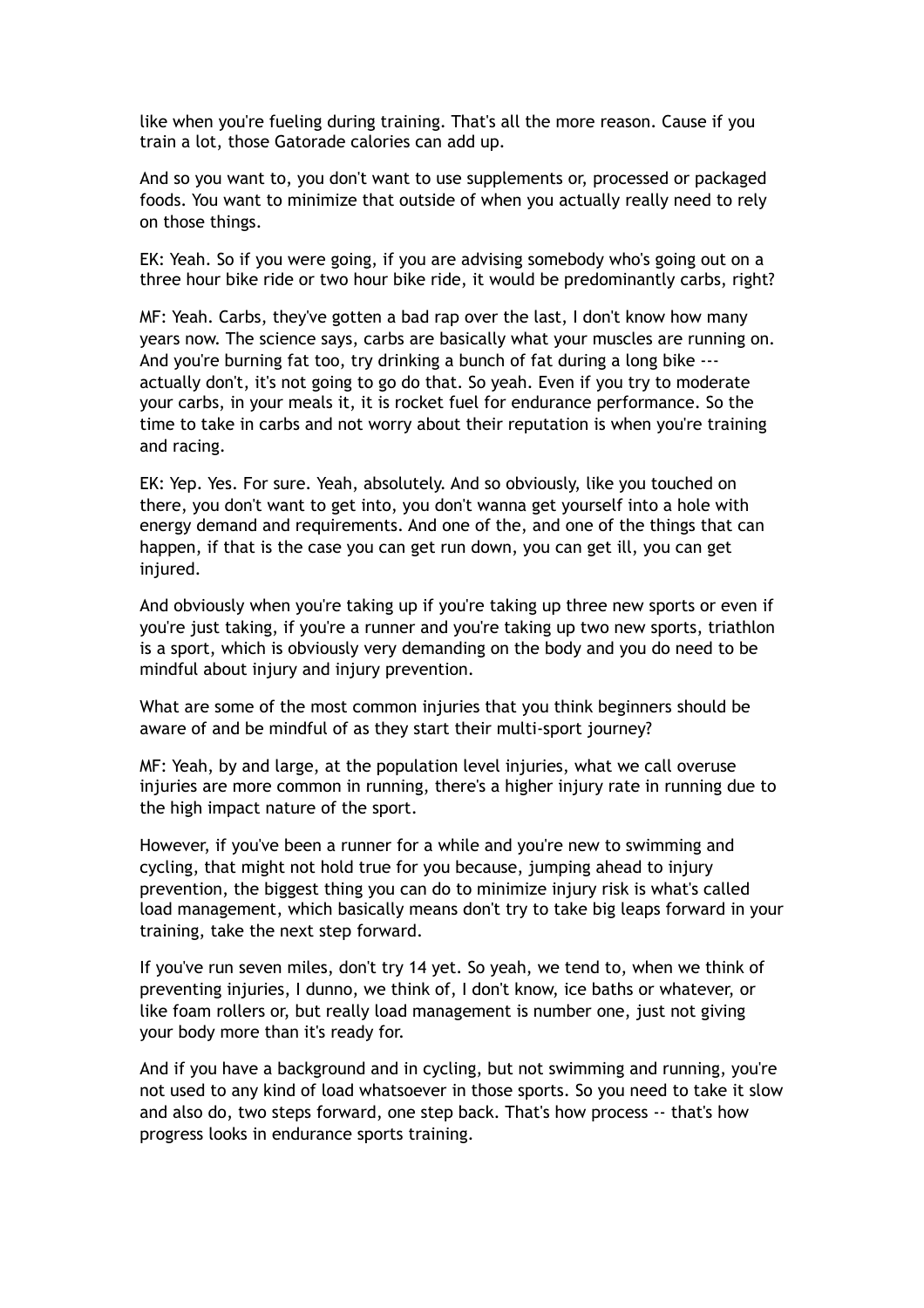You apply stress to your body by giving it a little more than it's done in the past. Then you step back, take a day off or take out a lighter week of training and then take the next couple of steps forward. Yeah.

EK: Yeah. And what are some of the injuries that people people are commonly cursed with? I want to say, when they come in into triathlon, I know when I started out, I had plantar fasciitis in both feet in the first two years, it was like, just because I'd never done that much running before which is obviously an overused thing. Like you say what are some others that spring to mind?

MF: Yeah. Yeah. The number one site of injury in running is the knee. So you see a fair amount of knee stuff, depends a little bit on your running style. Lighter, faster, more advanced runners that tends to be around the hip and pelvis higher up. For heel strikers it can be the foot and the knee.

And yeah, there's a, I've had my share for running related injuries and there's a lot of them, but some are more common than others, that runner's knee or patellofemoral pain or IT band syndrome, which is close to the knee, but it's actually a soft tissue. Those are all common.

In, in cycling, you can get knee issues as well, in addition to low back and then in swimming it's tends to be the shoulder, scapular area, shoulder. Yep.

EK: Yeah. And obviously the best part about the best way to, to avoid injury is to look after your body well, in the first place. What does that look like in your opinion? Is that foam rolling? Is that mobility? Is that, what is, what does that look like for you and athletes that you work with?

MF: Yeah, the next thing I would put actually after after the load management is on the bike, making sure you're properly fit on your bike, that can make a huge difference.

And there's a whole science, when I first got into triathlon, not so much, just you buy a bike shop, it took a couple of quick and dirty measurements and you're off to the races. But having a professional fitting, it may seem like, oh, I'm just a beginner. I can't drop however much money on it.

It's worth it. Because there's a, yes, it really is. And then in swimming, swimming with proper technique, or, with better technique will not only help you swim more comfortably and faster, but it will also help reduce injury risk too. Spending some time working with a coach and you can do a lot of stuff remotely now, just, take a GoPro to the pool, have a friend film, you send it to one of the coaches that provides that service and that can help you improve more quickly and reduce injury risk.

But also yes. Out of, what their folks are calling musculoskeletal care is a big piece of it as well. And that's like functional strength training, not bodybuilding, but like strength training that, exercises that are, selected for the needs of people who swim bike and run.

It can just, it can help put your body a little bit more in balance. There's that balance concept again. And mobility work as well, where mobility is dynamic flexibility. It's just the ability to move efficiently through a normal range of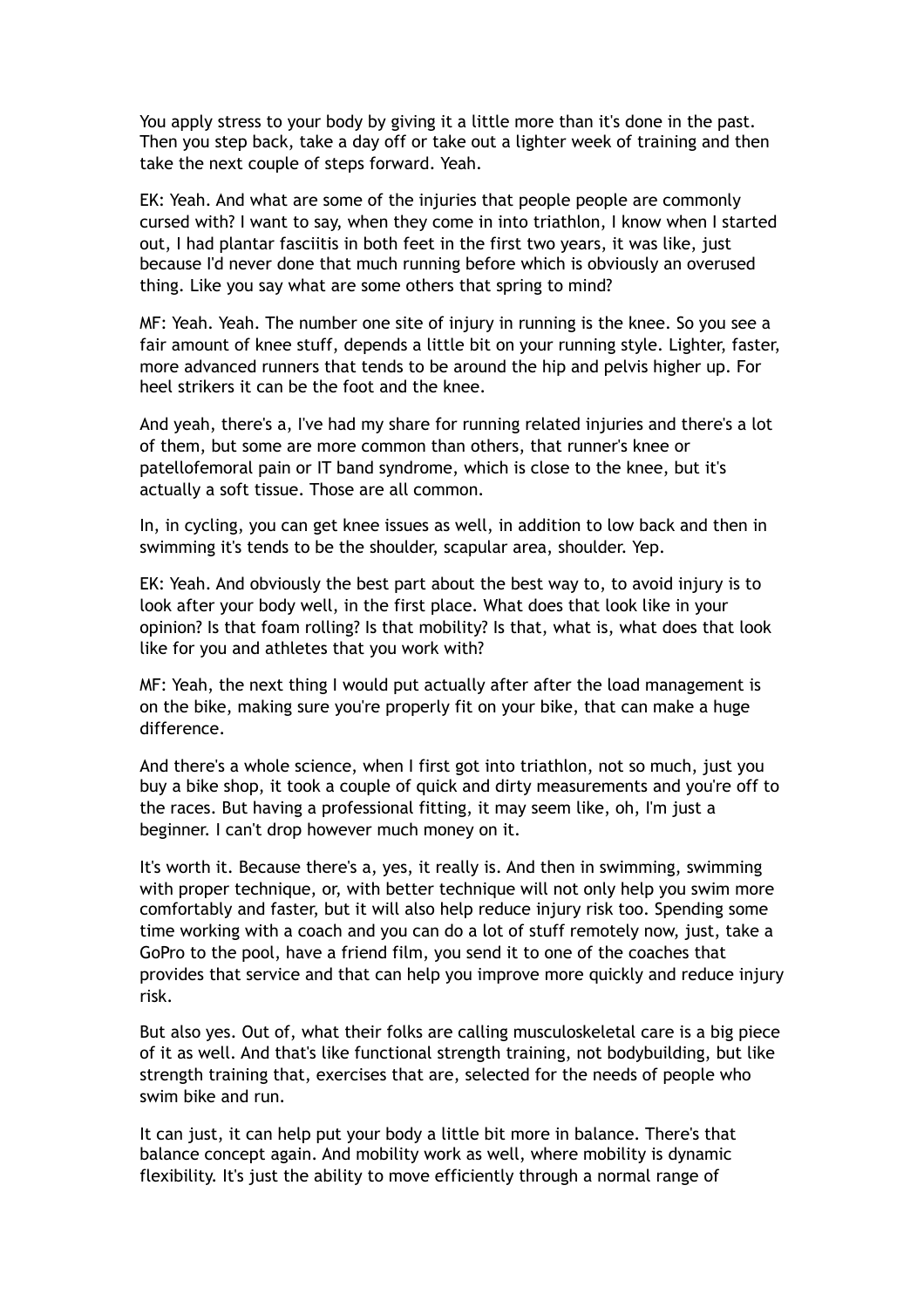motion. That stuff, it can be people think, ah, how do I find time even to swim, bike and run? And now you're telling me I gotta do this other stuff. But it's worth it. And a little goes a long way. That's the good news. You can do a little, you know, what I call a corrective exercise routine. I have one and it's just like 20 minutes in the evening. I usually do it like while I'm catching up on the news in front of the television, I don't have to, I don't, I do it in my street clothes or my pajamas.

It doesn't feel like a workout out of the shower afterwards. It's just, it's actually relaxing. So if you're doing zero now, just start doing a little and that little bit will reward you.

EK: Yeah. I think that's a good, really good routine that a lot of athletes build into their, a lot of triathletes, whether the professional age group and everything in between building in like 15, 20 minutes, it doesn't maybe have to be every night, but something that is becomes habit and is a way for you to look after your body.

Cause I think also, yeah, like when you talk about functional strength there, I think something to be aware of when you are doing three sports, is that you do know, do need to build the foundation. You do need to have a body that's going to be able to withstand the miles you want to put through it. And with, without that.

It, although, like you say it is adding something else to already what seems like an already busy plate, but it's something that I think can be a little bit short-sighted to not do it, not to build it in. Yeah. But yeah, no, that's some very sound advice there, I think.

But so when it comes to beginners and beginnings that you you've worked with, what are some of the most common questions that you receive or you hear, and and how do you, and how do you answer?

MF: Yeah you've asked most of those questions, honestly but the diet one is pretty big, even though it's a sport people pretty go-- pivot pretty quickly to, what should I eat?

And so I, I, there I recommend treat the way you eat now as the starting point and just modify as necessary, because you want things to be sustainable. The training that the diet and everything else. Don't change anything more than necessary on the diet side. If you need to just up your game in terms of the quality of what you eat, do that, if you need to eat more, as you start to train more, do that but you don't have to throw away what you've been eating and start eating the triathlete's diet, just focus on tweak rather than overhaul.

A lot of equipment questions, I did my first triathlon on a borrowed bike that I it was a mountain bike and I hadn't even test ridden it before the race. And it turned out to have one working gear. It was actually had no functioning during-- [that sounds like fun.]

It was fun. I showed up at the race site without goggles, and I had to borrow goggles from another racer. You know what, like this is doable. It was an Olympic distance race. I survived and... When I was a kid and I started running, my dad was a runner and he was the one who inspired me to get into it.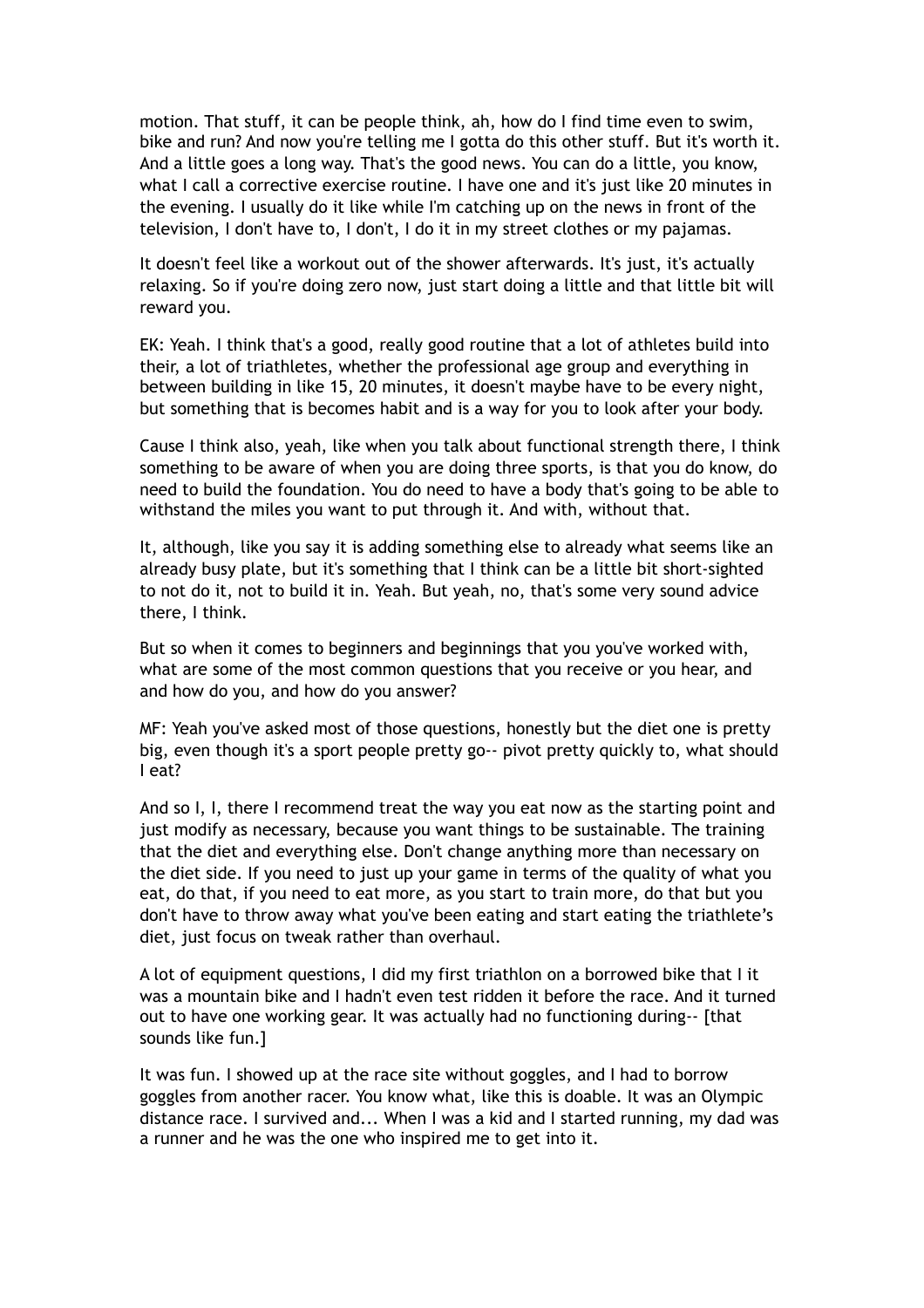And, I wanted shoes, even-- we're going to the mid eighties, but they had cool shoes back then. And my dad would not get me running shoes until I'd put in like a month of regular training. I had to earn the shoes and it could be equipment. You get what you pay for with the equipment and it can be an expensive sport.

And eventually if you get really into it, it can be worth making some investments, but don't feel any compulsion to start off, spending six grand on a bike or whatever on a wetsuit. Start with what you got, borrow something. And as long as it fits and it's safe, or what have you on the gear side, just baby steps.

EK: Yeah. Definitely. Because it is an expensive sport and there is a ton of gear that you need. Not that you need, you might like, but there are some basics. Yeah, we'll talk about that later in the show with Chris Foster, but yeah, there are some basic things that you do need to have, and if you don't want to buy them, you can, like you say, borrow them.

And so it sounds like your first race was quite an interesting one then I was cause my next to my final question was going to be to you things that you wish you'd known when you did your first race or things you wish you'd known when you you were a rookie. So yeah. Tell us a little bit about that first race and maybe some share some advice that you wish you'd, you'd have.

MF: Yeah I actually have no regrets about that first race. I did. I didn't mention I was hung over. Yeah. Do, as I say, not as I do. But it's funny because like that race was kind of a humiliating experience because I almost finished dead last, and I'm this healthy 27 year old guy, like battling it out with actually the race director.

This is on the Island of St. Maarten. And the race director was over 70 and he was doing his own race and we ended up in a sprint to the finish and I think there was one or two people behind us, but not many. And look at me now. But in terms of like actual regrets, things I wish I could have back. I think a lot of runners and I was a runner first that they think that they can just replicate the formula that made them good at running in the water and swimming.

And you can't. Like for, I spent two years just trying to build fitness in the water and not respecting the importance of technique. And then when I finally broke down and hired a coach, Rock Frye, to help me with my technique, I seriously, I improved more in two weeks than I had in the previous two years.

And I just, I wish I had that insight earlier.

EK: Yeah that's really interesting actually, because swimming is the one that, where technique... I think you can get away with learning a lot on a bike by riding with others and mirroring what you're doing. If you're starting out and running I think we all have some basic idea of how to run it from being kids, but swimming, if you didn't learn, if you weren't taught technique as a kid, it's so hard to learn. So yeah, I think there is, there comes a time when it's really good to invest in that technical work in the pool.

And like you say, it goes a long way.

MK: Yeah. And that's the only that's broadening the broadening that concept, get help, ask people stuff there, there is a lot to learn and it's actually... that can be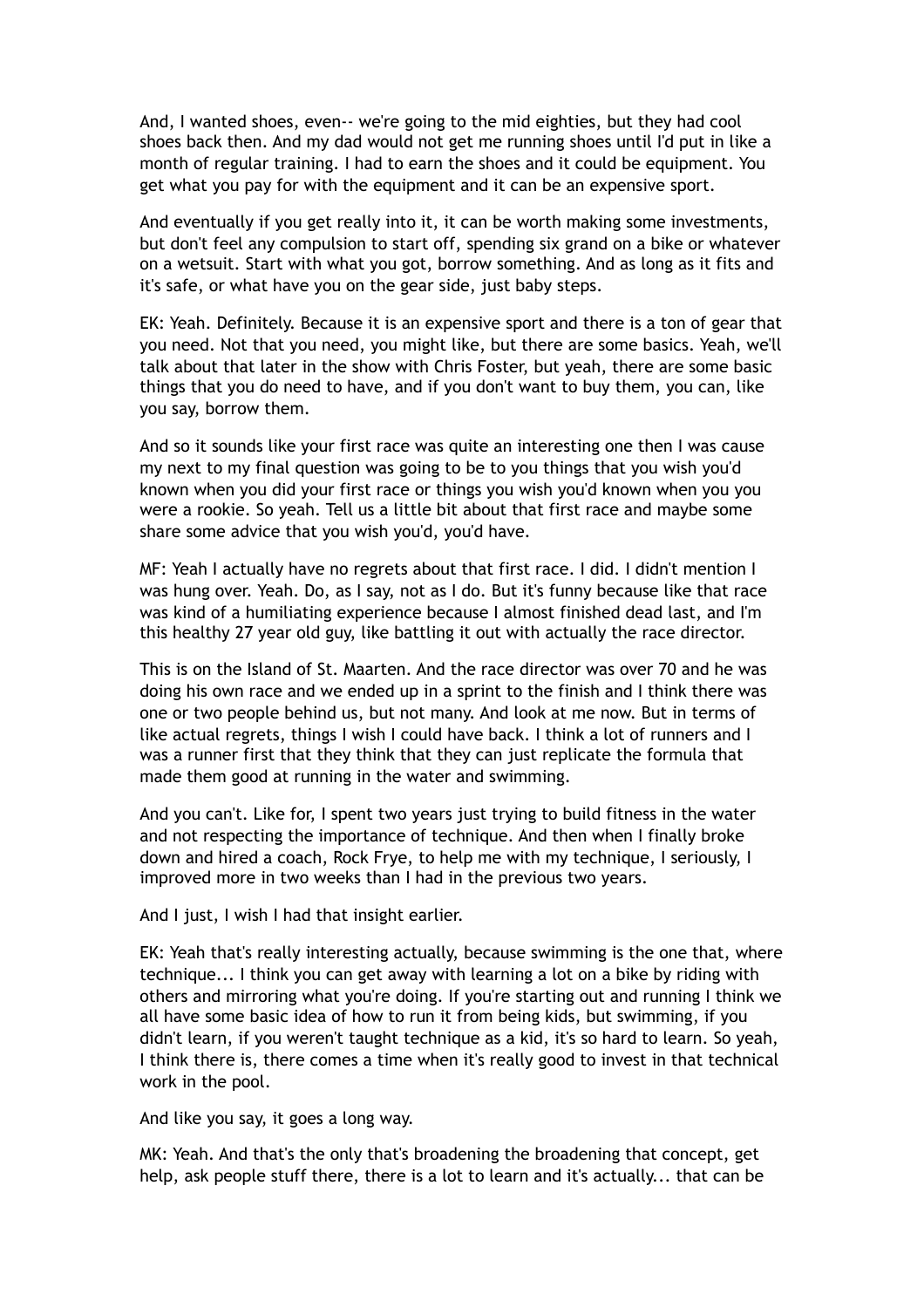intimidating. There's so much I don't know. But just asking, I still do that now as experienced as I am, I'm not an expert on everything.

So if I want to improve in some area, I go to a real expert and, have that sort of, it takes a village mentality.

EK: Yeah. For sure. That kind of growth mindset. And that was well, I think when I was starting out, that was definitely the thing that I really liked about the sport was the camaraderie around learning and sharing knowledge and something that now with 15 plus years experience doing the sport, it's something that I really enjoy going back.

But yeah, when I was a newbie, it was all, I was just constantly asking questions and try and learn, I feel like you become a bit of a triathlon sponge, just trying to soak up all this, it feels like there's so much to learn. There is so much to learn.

And yeah, you can constantly ask people questions and what I liked about the sport, and I think the same rings true now was, back then, as to now is that, you can ask people at anything and people are always really happy to help you. Because everybody, and like you say, everybody knows something … everybody's areas of special specialty or expertise are different, so yeah.

MF: Yeah. And it happens sooner than you think that you're the one dispensing advice to other people. Seriously, you don't have to be in the sport very long before...You'd be amazed how much you've learned. And then you're the one answering questions for other people and you're, you are paying it back.

EK: Yeah. That's very true. Very true. A good way to look at it, actually. Yeah. Cool. Cool. Thank you so much for joining us, Matt, really appreciate your insights and expertise and I'm sure that lots of people will be tapping into your books as they begin their begin their triathlon journey too. So you'll, if you haven't read one of Matt's books already, then I would strongly advise you to do yes, but yeah.

Thanks, Matt. Thanks.

-

So coach Morgan Latimore has helped welcome plenty of newcomers into triathlon. As both an adult learn to swim coach and as a tri coach, he has a ton of useful tips on getting started. Here's our chat with Morgan.

EK: Coach Morgan Latimore. Thank you so much for joining us. How are you doing today?

ML: I am doing amazing as always. I'm a little bit amazingly tired after my swim today, but you know what? We've still got a lot of things to do a lot of people to motivate and, gotta get some nutrition, maybe watch a TV show or two and keep it moving.

EK: Keep it moving. I like it. Yeah. Yeah. And you are keeping it moving. Cause we were just talking before we came on air. We're talking about all the things you've got going on at the moment and you're a swim coach. You're a triathlon coach. You're a Marine. You're a public speaker. You're writing a book.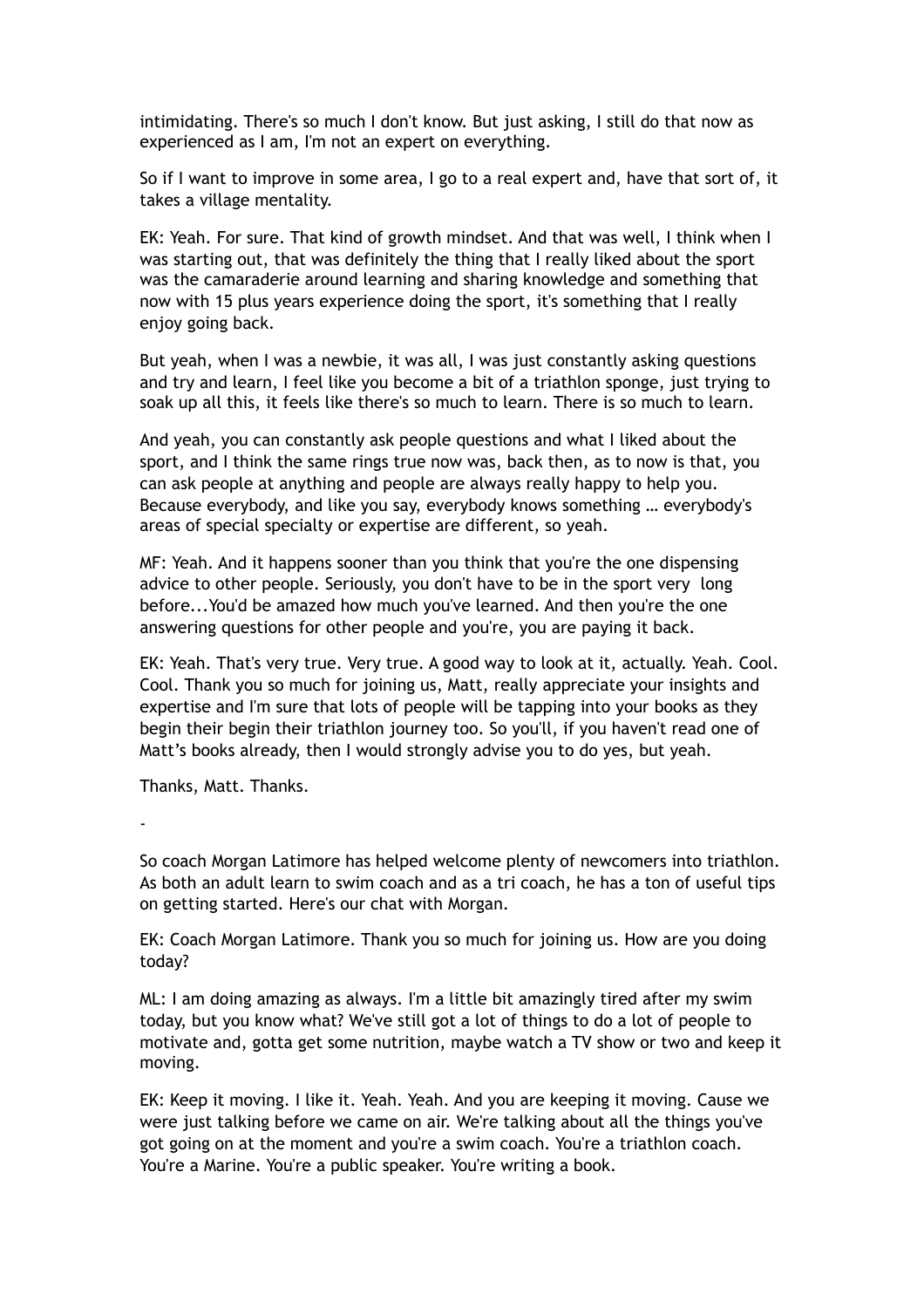You've also training for ultra. You've done some ultra man races, and you're training for the Epic Decker. So tell us what that, that's a whole lot of stuff anyway, but the Epic Deca! That sounds. That sounds crazy. Tell us what that's all about.

ML: I think like it's all a lot of stuff, but I think it's all in the same thing.

It's like really, testing our limits as we do as triathletes. And that's how I got to DECA. You start off at the sprint and you start off at the 5k and then you're like, ah, let me, what's this triathlon thing? You try that out. You go sprint, Olympic, half, full. And then, after I did a couple of fulls, I was like, I'm not a person that likes to repeat races.

And so I was like, what's next? And then a friend came to me. He came to me in San Diego and said, hey, have you ever heard of ultra man? I was like, I have, but they would never select me because of the selection Brandon it's 50 athletes each year to actually participate in each race.

Depends on if it's Canada, Florida, Arizona, or Hawaii. And I was trying to get him to one in Florida. He said, put an application in what the what's, the worst can happen. You don't get in. I think the application fee was \$35. So I left that day. I didn't think nothing about it. Cause I was like, he crazy, I don't win nothing.

I just don't, I don't get nothing. So I'm not doing it. And then I gave him, he said, so did you sign up? And he came back to me. I was like, God, dang, this dude won't leave me alone. And so I went home, I signed up and I was like a crew and kind of crewing my wife for her Ragnar. And then I got an email and it says, can we have a little bit more information about you?

And I was like, what do you want to know? He's if you were a race director, what would you want to know to let somebody in your race? And I, so I just, I wrote this long message on my cell phone and then I went home and then I woke up the next day, it said you have been chosen to for 2018 Ultra Man, Florida.

I was like, how much does this even cost? I hadn't even did any research or anything, but I was looking for something more and I did that. And the Ultra community is just awesome. And so I kept, was I got involved with that and some other things happened and Epic Deca came into play and they were like, Hey, do you want to do it?

When I was like this costs a lot of money and say, do you want to do it? I say, yes, I do. And the rest is, we've been trying to do it for two years now almost cause it was a pandemic and we just moved again to may 2022. And we'll do you know, 10 Ironman in 10 consecutive days on six different islands.

## EK: Wow.

ML: Yeah. So we had the legitimate, the logistics is what's the hard part, like I was just telling somebody before I got on here and was like, you should go do two iron man or three iron man. I was like I said, I went from the high school to the world's baddest fighting force in the world.

And I said, just because you haven't done something like the first thing under that, or somebody else says you need to do something else doesn't mean you just can't.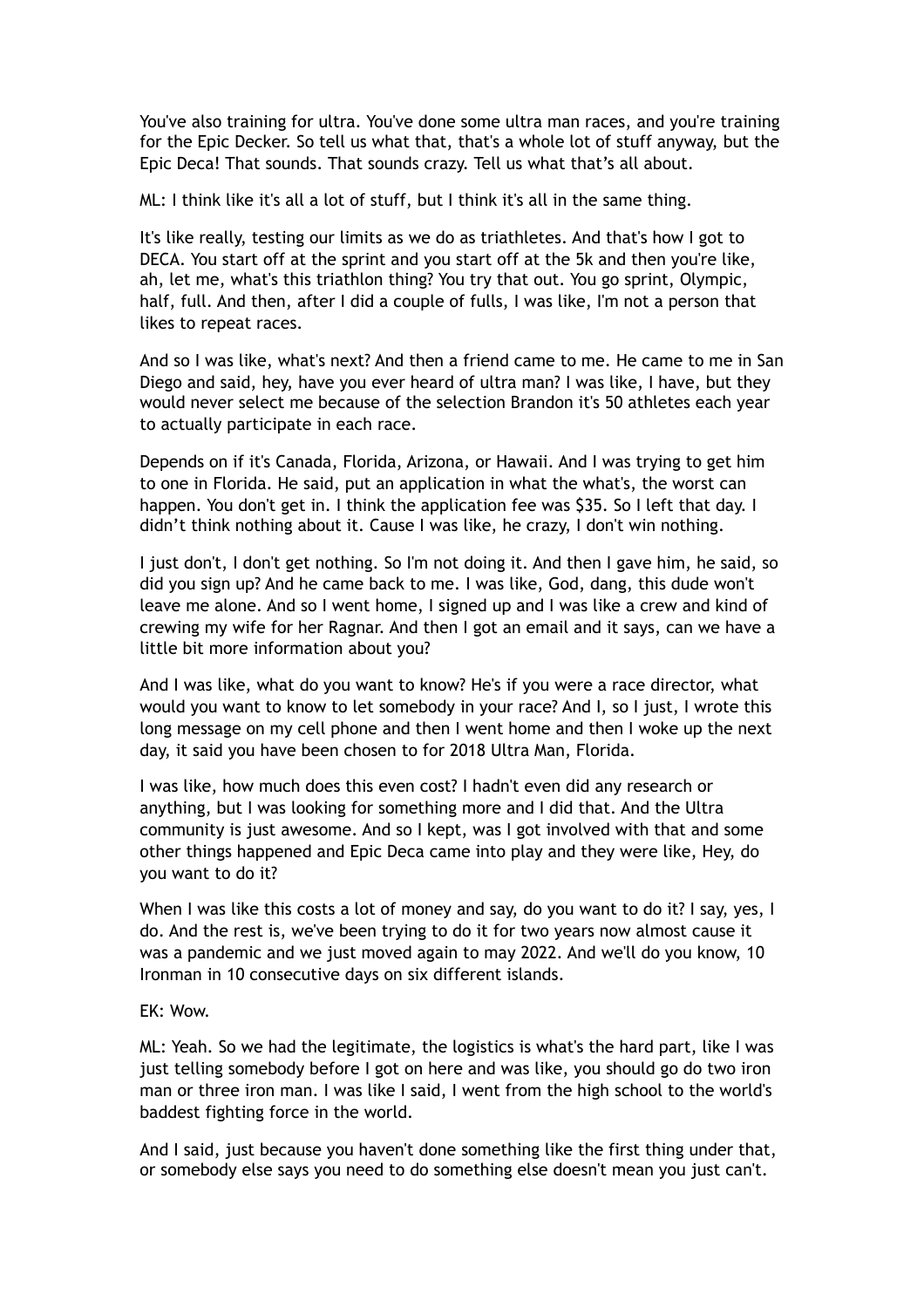As long as you prepare, you can do anything. And I need to do things that scare me and three iron man don't scare me.

I'm sorry ... just I'm that guy. But 10, 10 scares the hell out of me actually.

EK: Okay. Before we scare beginners, listening to this with Talk of 10 Ironman, man, let's start out simple, keep it simple. Cause obviously, as a coach you help athletes. And one of the things that you really enjoy doing is helping athletes get the most from themselves and achieve their potential, fulfill their potential.

How do you help when people first pick up the sport, when people first come into triathlon, how do you help them get started? And what's your advice for people who were coming into the sport from maybe like maybe from running or maybe from something completely different.

I, I ask them, why you doing it? Why do you want to do it? And they're like I want to complete this distance or I want to make this PR. I said, nah, that's not what I'm asking you. I'm asking you why emotionally. Do you want to do this? What is your purpose? Because when it gets hard, when you want to cuss me out during a workout, when you want to quit, you need to be able to go back to that reason.

And I've tried to talk to them and get deeper down and say and you can get to things where it could have been something with the mother or the father, or, setting that example for their children or overcoming a disease or something like that. And living their life to the fullest, not just existing.

And I think that is what kind of really connects me with my, especially the newer athletes, because most people in your life really don't care about you at that level. They don't ask those deep questions, but I think that's not only does it set you apart from other athletes, I think it's the one thing that we don't talk about enough, but it prepares new athletes for the challenges ahead.

EK: Figuring out why they're there, why they want to come, why they're doing it. Yeah.

ML: Because anybody can give you the workouts, but they can't do them for you.

EK: Yeah. You got to get out of bed. You've got to get out. You got to. Yeah. Yeah. And what what are the common reasons why, what do you think, what do you think it is?

What's the secret? What's the answer?

ML: I mean it can be a lot. I've met people that they were told their whole life that they weren't good enough. And so they are trying to live up... sometimes they don't know it, but they're trying to prove something wrong, prove someone wrong when, and in hindsight they should just be, showing themselves that they are enough.

Or a big one is when it comes to health, like I, I've been sitting on the couch or I've been doing nothing for most of my life. And this is something where I see they have comradery. It looks fun and people talk about it and I want to try it. And the first thing they say, I want to do an Ironman, they really saying, I want to do a sprint sometimes.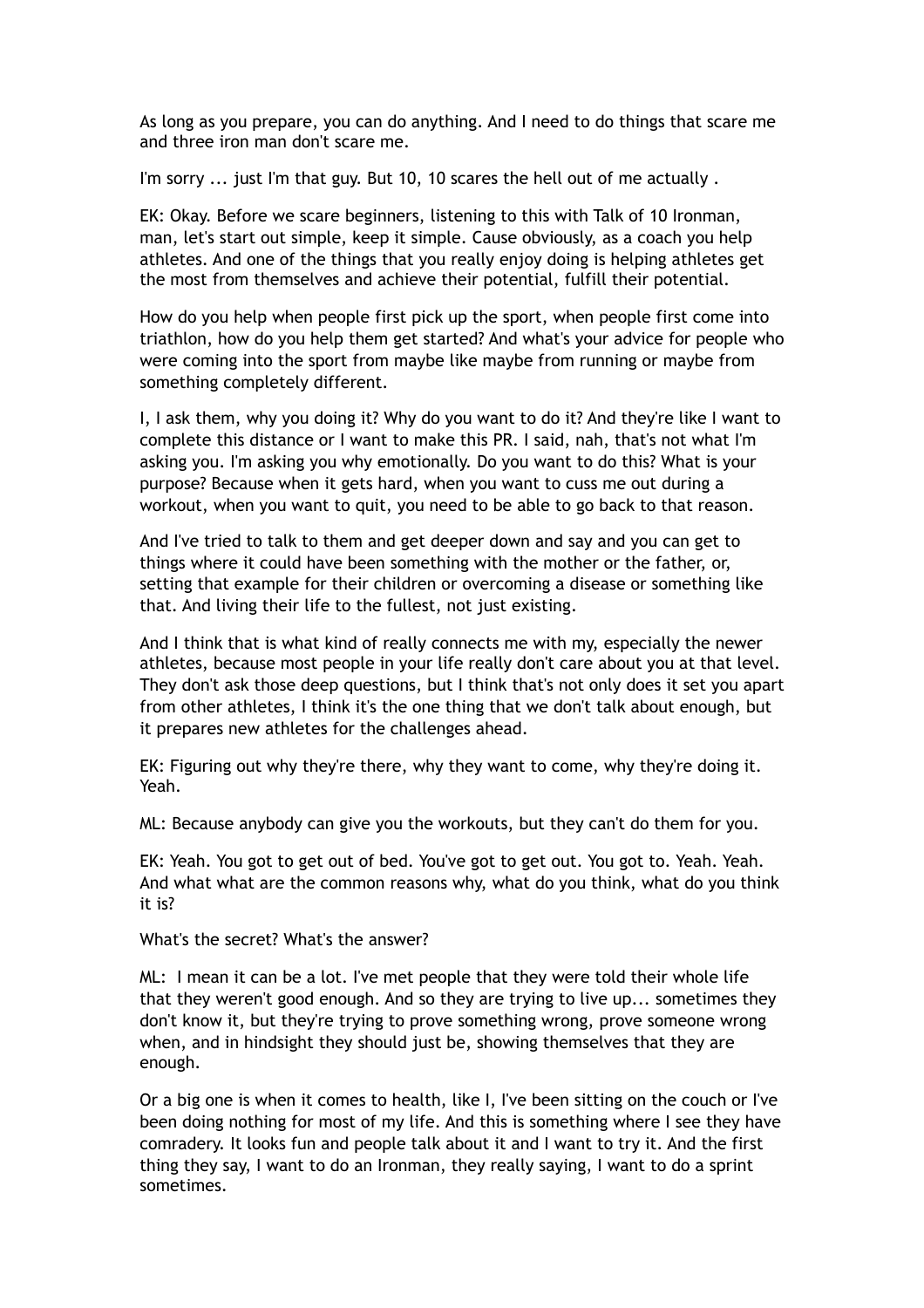And so they are just looking for that emotional connection that has held them back their whole lives. And they're trying to fight through that because it's triathlon is not just about finishing the race. It's about getting the courage to do something that you haven't done to accomplish what most things, what most people will feel that it's impossible.

And that effort that was key, in accomplishing that goal as you know, really transcends triathlon for them and for those people. So there's a thousand reasons we can go down a whole list, but I think those are the, probably the biggest ones.

EK: Yeah. Yeah. And you talked that, you mentioned that you could, you can start with a sprint, you can start with an Ironman.

And obviously the, I would imagine most coaches obviously advise their athletes to start small and and grow the distance. But what's your take on that? Do you, when you've got somebody doing their first race, like, how do you help them pick the right race? Or how do you help them pick the right distance?

ML:I think, it depends like, cause sometimes you get, when you get new athletes, they already done signed up for something. Like I got a new one, right? Like I got her two weeks ago. She's never done a triathlon before I said, so tell me about your race.

And I'm thinking, she's going to tell me sprint. She says well I signed up for Olympic and I say, oh, okay. And I'm with it. Cause I do crazy stuff myself. So I'm with it. But let me say, let me explain to you what you need to be able to do. And she's like, oh, I didn't...Cause they don't know. They don't understand the concepts of distance yet.

And I said we have the key is, and I'll tell you just like I told this other guy on his messenger I just talked to, it doesn't matter how long you want to go. I don't care what for me, if you want to go do iron man your first time around, you just need to put enough time and effort into not only preparation...But enough time out from it that you can actually prepare for it, to not. And not just like the training, but instead of waiting six months before your first full and you've never done a race, then you probably should two years out. There should be a, and then you, for me as a coach, I'll slowly build in like shorter races within training or say, Hey, let's go do this sprint.

And, give them those pieces that you can only learn while racing. You know what I mean? So it's just, you just gotta do that Jedi mind trick on 'em. Oh, y'all want to do an iron man. I said, Oh yeah, let's do it. Let's train you for it. And then two months in you're like, yo let's try this race out and we can practice your transitioning and they leave with that.

EK: Yeah. Starting out. My first race was a sprint and the thought of starting out with an iron man seems to me to be terrifying, but I know like a lot of people just like jumping in and being like, I'm in, I'm going all in. But yeah, you're right. If that's, if somebody is listening and they're like jumping in straight into an iron man, first thing I think that's solid advice from you there is to build in some smaller races before you, if you can, obviously we're living in a different, we're living in a different world. We're talking as if we're back to normal, [but yeah, we go, we get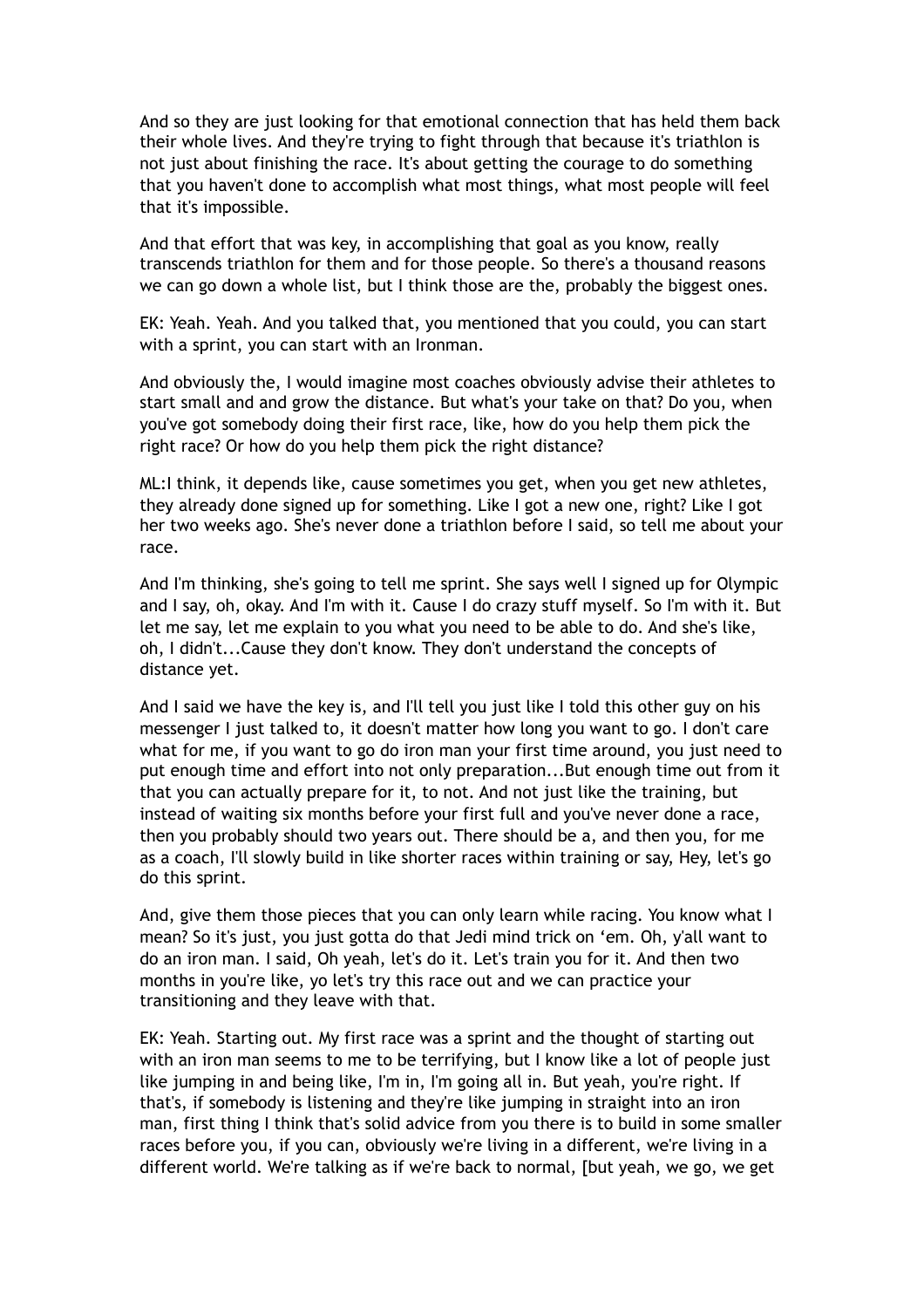there.] And what about when it comes to coaching? I know we're talking about offline, were talking a bit earlier about how to find the right coach and how to even know if you need a coach. Like for people who are listening. What's the, what's your advice there on finding-- Does every triathlete need a coach and and how do you find them and how do you find, how do you even know the right one to find.

ML: I'll kinda answer that. I'll say everybody needs someone. I'll say it that way. Coaches, mentor, training buddy, or something like that. Do you need a coach? No. I think a coach is very valuable. Obviously I am a coach and I, for me, I need a coach. I liked that interaction and there are certain things that I need from a coach.

And as I help people, especially even if they're not looking for me or I can tell that athlete is not for me, I can say, okay, I do this. If you look at some of the most important thing, cause I'm a more holistic kind of coach in the beginning, like I want, cause you have to have a connection.

Like you can't, you've been coached before. If you don't have nothing in common with your coach, it's hard to speak the language. Like they don't get you and it's like you feel, and that kind of like alienates either one of you. And I don't know how to do this. I don't know how to ask.

And people don't know how valuable that piece is. So I tell him like, what are the top three things that are most valuable to you? Traits in a relationship. He says, honesty. Is it communication? Is it humor? Is it openness? What is that? Then? Whatever those top three are, first, does your coach have that?

Are you able to get humor or was he just like a a dry talker or was he, did you see, I feel like y'all were communicating effectively or did you not even understand how he was communicating with you? If I'm just like I'm learning and it's this super data driven guy and I don't care nothing about that.

He's talking another language. I gotta be gushy[?] I need to be comfortable with him. So he, maybe he's not the coach for me. And so it's finding those three things and really asking yourself "can I find a coach" cause you can, but are you have to work through those things. And then you go on to the accolades and education and experience and things like that, that need to exist.

I like to believe that you don't have to always have certifications, but I believe that the certification for coaching is a stepping stone in the right direction. If they never done it, then you should never talk to them because they don't think education is important. How many books are they reading?

How often are they're studying and honing their craft, that's important for you because there are a lot of courses that I've been doing for 20 years, but 20 years of old knowledge is still bad knowledge. But if you're doing 20 years and you're constantly upgrading and refining your skills and you're crafting your knowledge, then you can bring something valuable to your athletes, I think.

EK: Yeah. Yeah. And obviously nowadays, obviously there's a lot of coaching online and there's still some, there's still obviously some coaching in real life and it's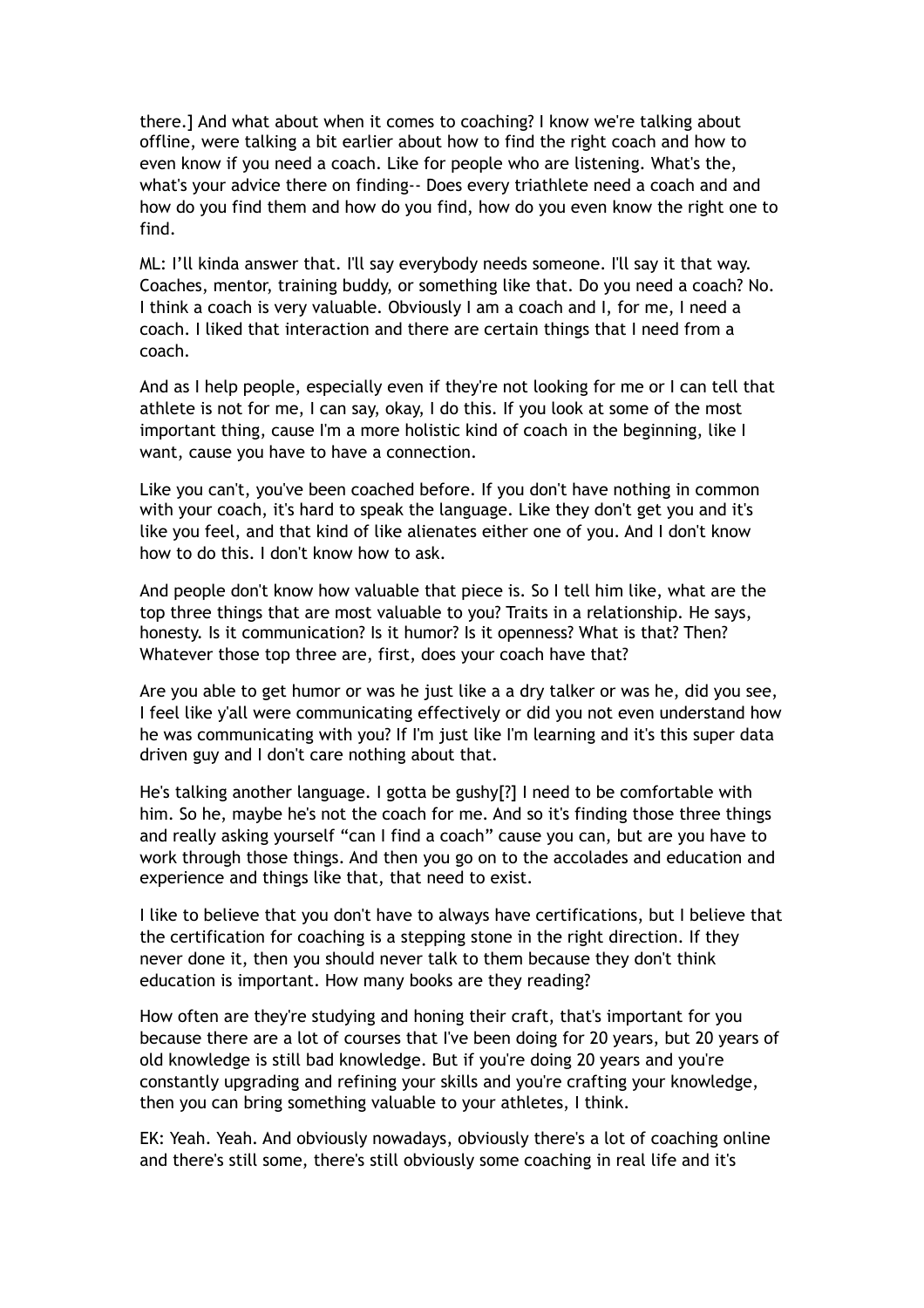where you can see your athletes eye to eye and you can see exactly how they're performing. Do you have any preference there or advice for people there?

Is it, obviously a lot of it can be geography and what's available to you where you live, but…

ML: I think there's two pieces to it. It's for most people, if I, I don't agree with it wholeheartedly that the people should use these two things, but one is cost. And then two is the biggest piece of that...Obviously with coaching is somebody being able to handle age grouper schedule, not everybody is a pro and be like, this is my full-time job type thing. It's about it's meet them at where they are, what's their professional life look like? What is their marriage and or their health look like?

And cause you have to consider those things. So I think those are the biggest things that stand out is the cost. And is the coach fluid? Not flexible, not balanced, but is he fluid? Is he able to move with your schedule when the kids get sick or is he, does he tell you, figure it out, right?

Yeah. That's not a good coach, right? You might as well have a free training plan and that's what you're gonna get.

EK: And because that is something that's really important to remember, especially if you're starting out in a sport, is that you do have to, you can't be a slave to the plan. You do have to be fluid.

You do have to be able to, or I'm going to say the cliche, but listen to your body, learn to like tune into what's feel what feels good, what feels right. And not be afraid to, not be afraid to tell your coach or ask questions or, if something's not working or whatever.

But we have, which kind of leads me onto what I was going to. The next question was going to ask you was about the mental side of everything. I know that's something that's really important to you is working with athletes and the building confidence and tapping into, as you'd already talked about their why, their motivation, but mindset is a big thing that you're super passionate about.

So talk to us a little bit about how what are common sort of barriers, mental barriers that in athletes and what things that are really important for athletes to be aware of as they're coming into triathlon.

ML: Baggage. You try... you already heard that we run them from, are we running from or we running towards something?

You hear that probably a lot in the sport because a lot of alpha mentality ADHD, ADD athletes, like everybody's had, so and our emotions are out of control. So we looking for, it's almost like that drug to numb them, or we, or are we trying to get away from the things that are, that scare us the most?

And we go find our refuge and triathlon. Self-confidence, self-belief is the biggest one. And every athlete, even the males, right? It's that imposter syndrome and I do this, am I in the right place? Should I be doing this? And people don't understand how much that holds you back because you tell that story to yourself over and over again.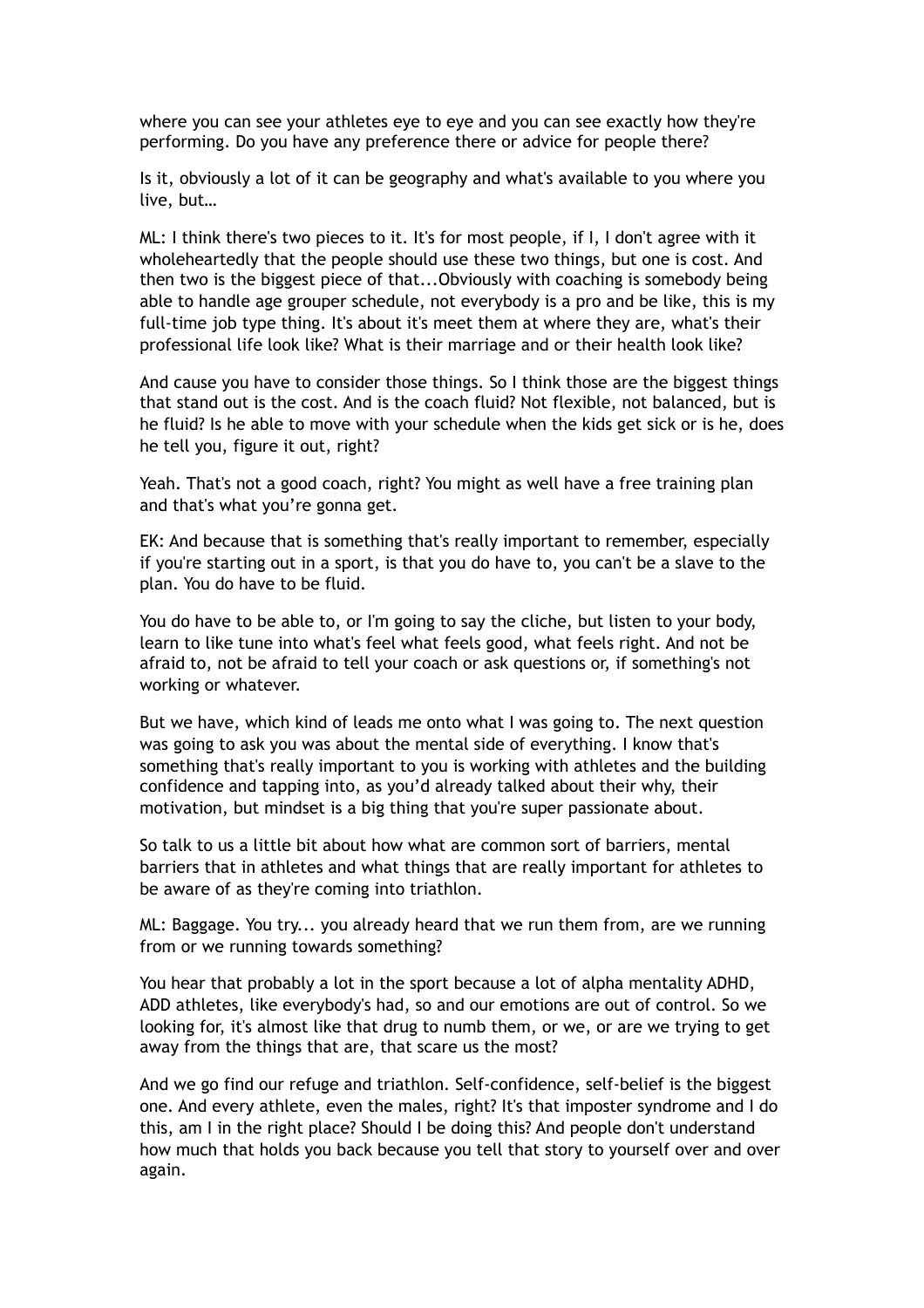So when things do get hard, you're going to question your abilities. And I, what I try to do is change that narrative and teach athletes to actually speak what they want to happen in their life. This was a learning experience. Maybe it went the way I wanted to go, but this is what I got from it.

And not look at the negative all the time. Look how far you've come and look at what you've learned and implement that. Does that kind of lessen the blow sometimes? No, but it puts your life and your training in perspective, because if everything you do sucks, I would ask the question, why are you doing it?

And so this is supposed to be fun. And that's what, especially for new triathletes, the biggest thing I'll tell you, the biggest advice I'll ever give you is if this ain't fun, you should stop doing it. This is supposed to be an addition to your life. That brings value joy and happiness.

And when it stops being that you need to reevaluate what you're doing and you should use that day and advice with anything in your life actually. So yeah.

EK: Yeah. That sounds, yeah. I think it was yeah, when we're on the phone before and you were talking about The triathlon and life lessons you learn, or the lessons that you help athletes with in triathlon, carry over, transcend into real life.

As you, and that's something that you were super into as well as thinking about not just people as, not just somebody as an athlete, but what makes them tick as a person. And I guess that's something that when you're coming into it, I guess it's all tied in, when you're coming into the sport, you've got to think out, think about why are you doing this?

What's your why? What's your, what are you working on here? And yeah. And keep, obviously keep enjoying it. And if you're not enjoying it, then maybe reassess, but yeah. So what are some of the common questions that you get when people are first starting out? Because I know that there's, that's the thing about triathlon, and we're talking about that was talking about this with Matt Fitzgerald early in the show. Yeah. The questions and asking questions is a really big part of triathlon. And it's a really big part of learning regardless of whether you're doing triathlon or whatever, but yeah. What are the big questions?

ML: I think questions go both ways. And I would at first I'll answer the question about what they asked and then I'll tell you about how I implement the questions as well, is nutrition, pacing, equipment, right? These are the things that they talk about the most. These are the the conundrums that are calls throughout training because there's so much information and variation of different things.

Like they're looking for somebody, a new athlete is looking for somebody to vet that information, because you can read magazines, or you got your, what I call your social media coaching. You put it in a chat room and then you've got 150 replies. And you're like, okay, I'm still lost.

EK:There's a lot of noise out there so you to know what to listen to.

ML: Yeah. Yeah. So I think as a coach, you the key is to...Not only that you want them to ask the questions and they ask those specific questions because those are more, most common. And those are the most common addressed in like magazines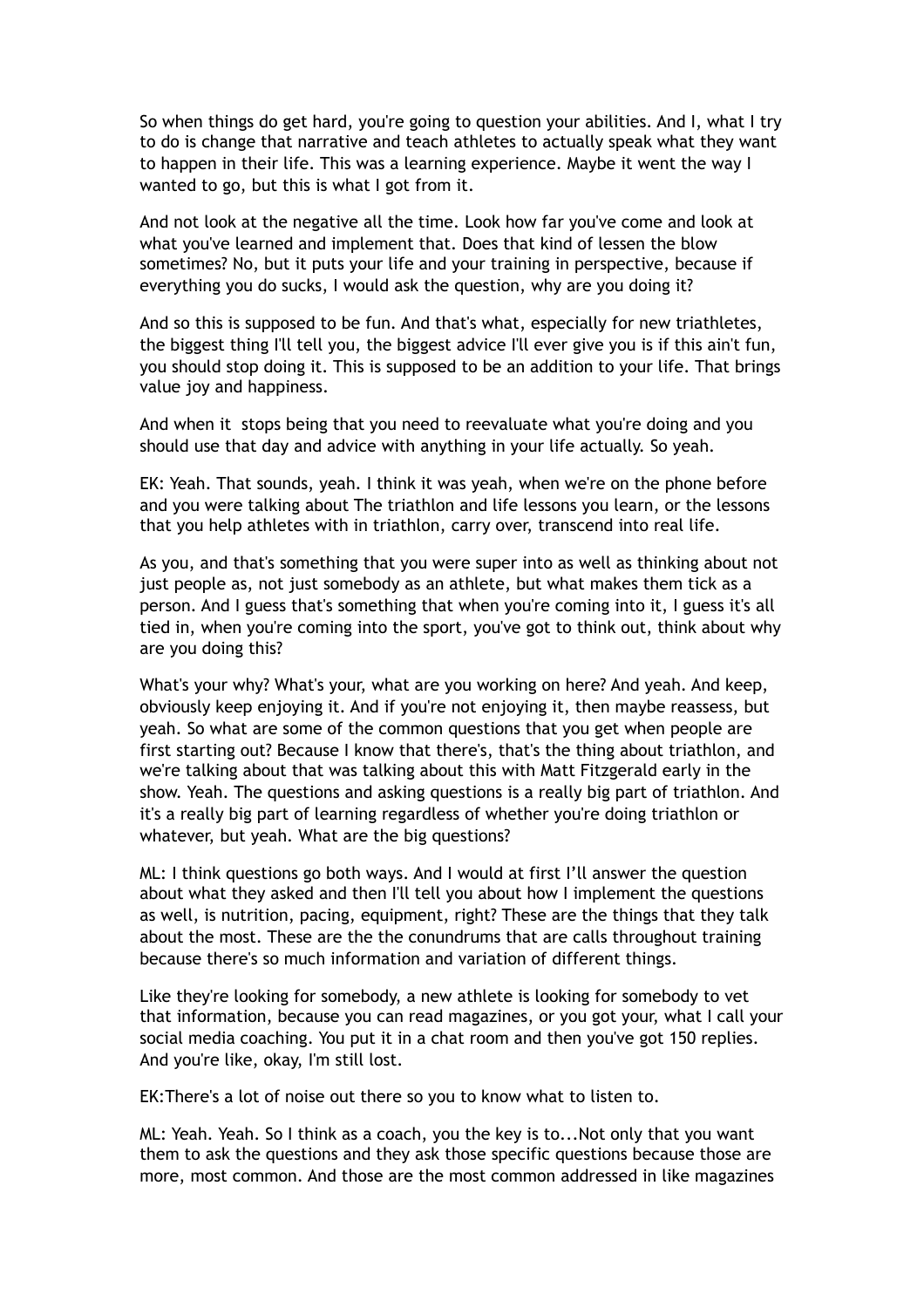and podcasts and articles on Facebook or Instagram or whatever you, you put it out there. But so they ask you like, Oh man, okay, I've seen this already. I heard a friend talk about it. So they're asking you like, what about this? What about that? So I don't say, I want to say I combat that, but I follow that with, if you asked me what pace should I be running,

I would ask you what paces exist. And they say I don't know. I said you know how to use something relatable? So what is walking slow? And then they explain that to you. So what is walking fast? Then they explain that to you. And I said, so what is in between? They said, moderate.

I said, I want you to look at your running pacing and your cycling pacing just the same. We want, we need to set the parameters of what's slow, what's fast and what's in the middle. And so when you develop those skills and we practice them over and over again, they become second nature. And now instead of them, you telling them and they just run it off with it.

You have engaged their mind to actually question what they're doing to evaluate it. So what I, and I do that because on race day, I won't be there. So if I'm not teaching you, then what am I doing? And so my job is to actually feel the tools in your toolbox. So when when you like mile 50 of your Ironman and you're like, what do I do?

You ask yourself questions okay, what do I need to do? What I haven't done. So it's that ingrained in that process in their minds to make them proactive, not reactive.

EK: Yeah. Yeah, no, that's really good advice, I think. Yeah, because athletes who have become too dependent on their coach or, what are you learning? Where are you? Where's the education? And like you say, on race day, you have nobody else with you other than you. Yeah. No that's solid advice for sure. Yeah. What are some other common questions that you might get hit with?

ML: I think the bigger ones especially we talk again, we were talking about new triathletes, right? Is equipment huge, because there's a basic need for certain things. You need a bike, you need shoes, you need a helmet. And and I would even venture to say that, this is in the new age, you need to lease a multi-sport swatch, something of some kind to get these things done.

It's even me taking the time to pull up multiple nutritions or pull up multiple bikes or pull up multiple pairs of shoes and say, okay, this is what look pedals are. This is what speed play pedals are. And showing them the difference and then almost regurgitating the product review to them so they can understand, okay, now you have to make a choice.

And then most of them would say you tell me, coach, cause they just want you to tell them. I said, no, we're not going to do that because I don't have to ride this and I don't have to do this. So then I asked more questions is okay, what's your budget, do you have any limitations or anything like that?

Are you able to get a bike fit it? So you you want, you do the same thing that you would do for yourself, but you do it for somebody else and say, okay, based off the information I have, this may be better suited for you and a big one that everybody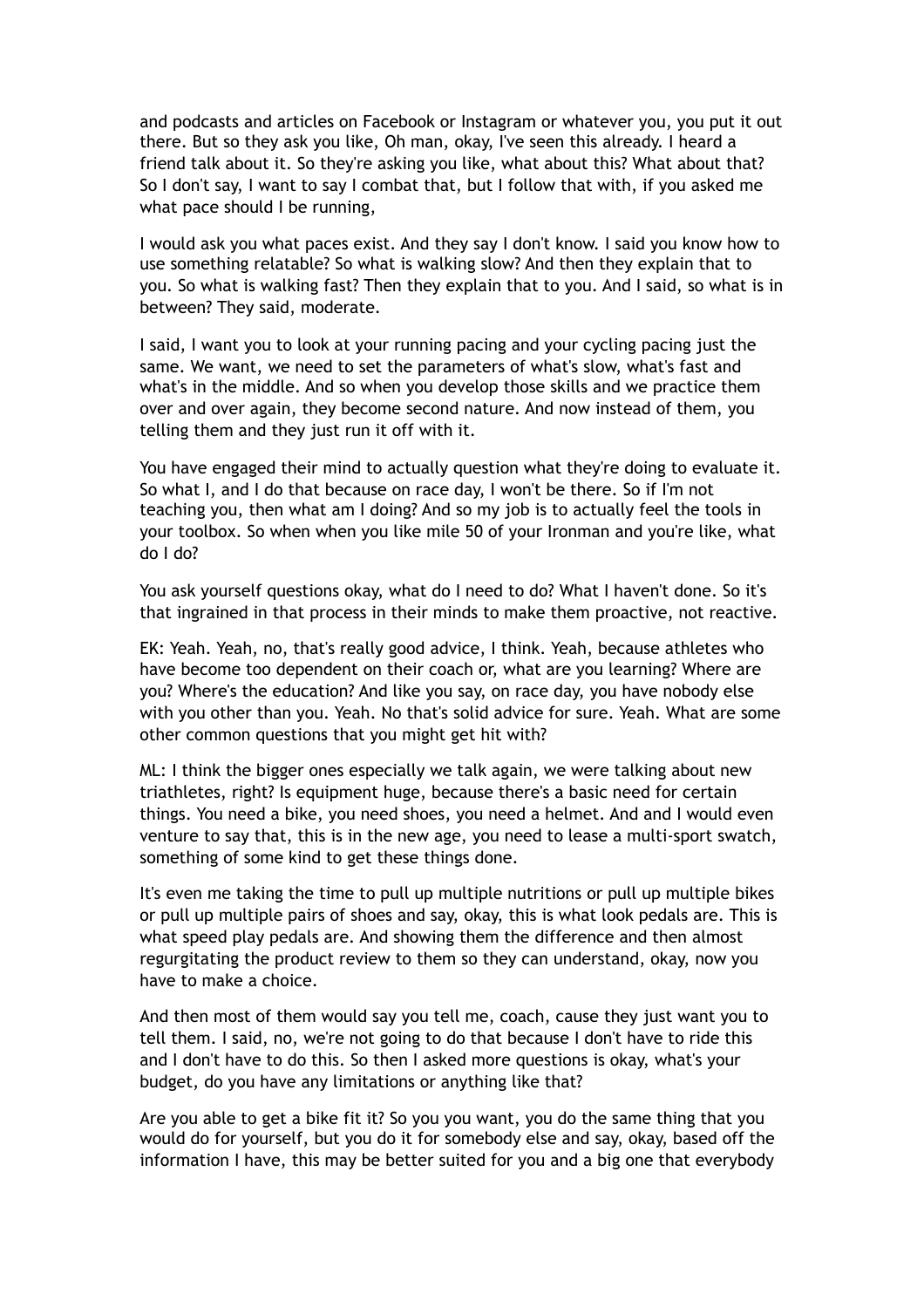goes into is the power meter thing. And that's a really been a common question in the last, probably six months.

Like I need a power meter coach. Do I need a power meter? Do you like...why do you need it? I heard that, so you get back down to that one and it's let's worry about this first. Let's worry about get you on your bike on a regular basis before we buy your power meter, it's 500 to \$5,000 or something.

EK: Yeah. For sure. Yeah. And I know that you're a swim coach or you're an adult learn to swim coach. And so beginners, people who are new to swimming, I that's, I think that's something that's so scary. It can be so intimidating if you're learning to swim as an adult. So yeah. Tell us, talk to us a little bit about what you do there with learning to swim and teach it and how, if somebody is coming into triathlon as a rookie swimmer how do you help them?

What's the best, what's your best advice?

ML: Practice, consistency. Getting in the water before race day, a lot of people see, they say oh, I'm not a good swimmer, but then you ask the question, when's the last time you went to the pool, and so it's not like. I got the shirt on... change doesn't happen until action takes place. You can't come become a better swimmer if you don't swim. So have you, do you have a pool membership? It's giving them, it's giving them the thought to let's get access to the pool. Let's actually get you in the water and in a new swimmer...And if they say, oh, I am happy to swim in a while. I may just say, Hey, go to the pool for 30 minutes and just get in the water. Blow bubbles or something like, let's build a relationship with the water and make it positive. Not just storm directly in and say figure it out. Nah.

It's just like anything else before you get in the hot tub, you'd put your toes in. If it ain't right, you don't put it in. You put a little more cold water. So you want to make sure that you use that process. When you're dealing with, new swimmers, they might not be scared in this level, but you want to make sure you ease them into the process.

And the sooner you start doing that, then the sooner that you can get into the real nitty gritty stuff. The second piece of the dirt on the swim program, rich, really a valuable pieces. When we teach fearful swimmers, people that have been bit by sharks had bad drowning experiences, watch their parents or kids drown.

Like you deal with those people. People that won't take showers that won't take baths, it all gets deep or won't come onto the pool deck because the water's there, you have some really deep seated fear. So cause I'm really deep into mindset is real conversation with them.

And I would tell anybody, especially to people listening to this, if you're afraid, if you think you're afraid of the water, that's not what you're afraid of. That's not it. Cause if you look at any experience of drowning, something happened, a shark, like you have to reverse engineer that, okay, were you supposed to be there?

Where are they supposed to be there? Did they already knew that they shouldn't be doing this? Were they prepared to be in open water? It's usually not the water and caused the issue. But as the, usually the water that gets the bad rap. And so it's addressing the actual issue. And then it's okay, my son drowned.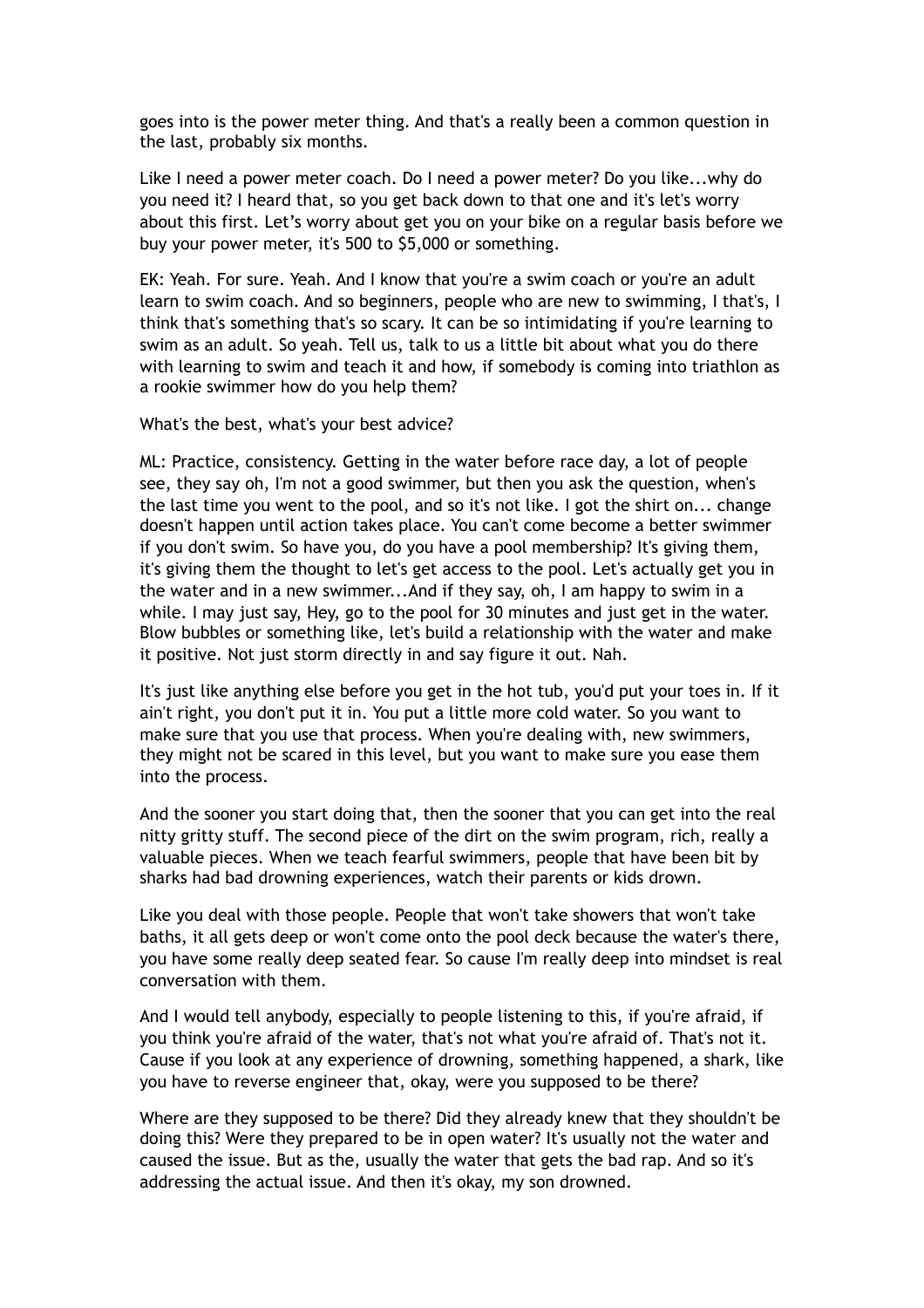Okay. So what happened? He was alone. He was this, he was with a friend. They shouldn't have been there. Like I've heard all the stuff. So the water is not the issue. It's not your enemy. How can you be safer around the water? And that's having the skills and knowledge to...To know that you can be comfortable by doing these techniques a, B and C, and then that you change the relationship of how they perceive water and you changed their relationship of if they were, are afraid or ready to get in there and just whip it all, that's the short answer.

EK: Yeah. No, there's a lot there, that's a whole podcast in itself, I think, but, yeah. But I know that for many new triathletes, like the learning to swim part of it or learning how to swim faster or more efficiently is that is definitely the barrier to entry or it's, I've had that conversation with a lot of people who can bike and run fantastically, and then they're just like, no, I wouldn't do a triathlon because I can't swim or don't want to swim.

ML: I want to --and talking about the speed, right. And that's another one I have a new another young lady that she's been with me about a few months now. And she wants to swim faster. But people don't see swimming as the strength. And when it comes to strength, you have to build that, you just don't get strength. It's not oh and it's repeated repetition, spend a lot of time in a water, drills, dry land training and all those types of things. But speed is not something within and I say this to people, if you're looking for speed overnight in the water that ain't going to work, it takes time.

You have to be patient. If you're comparing yourself to somebody where they are, you don't need you to look about and ask them where they come from. And they may have been doing it for a long time. They may have put it in a lot of work and you got to do the exact same thing yourself.

EK: Yeah. I think that's definitely a key word there is patience, for people, but people are coming in, nothing's going to happen overnight and endurance sports triathlon, especially that's I think that's so true. Like patience is key and trusting in the process and yeah, you gotta be consistent.

You got to show up every day and you gotta do the work. But which, you already know, but tell us about your first race and and how that went. Yeah, go on, entertain us.

ML: She hit me with a left field! My first--oh my goodness. And my first race was, oh, I don't know what the hell I was thinking. I was in in Cali. I was stationed on Camp Pendleton and they'd have a race there. That's called Semper Tri, it's a sprint. And I have been doing a little run, Marines run... I was riding my bike with the group and I had done that. Not really a lot of swimming.

I was in the pool, but I was swimming like three thirties, one hundreds or something. It was something terrible. And we swim in this place called L let's think it's, I think it's like L-CAC, this, the L-CAP area where the hovercrafts are. It's like a little beach there, but it's right next to up.

Not too far from Trestles. If people know Trestles is one of the top surfing places in the world. And so when we say that, that means waves and currents, right? The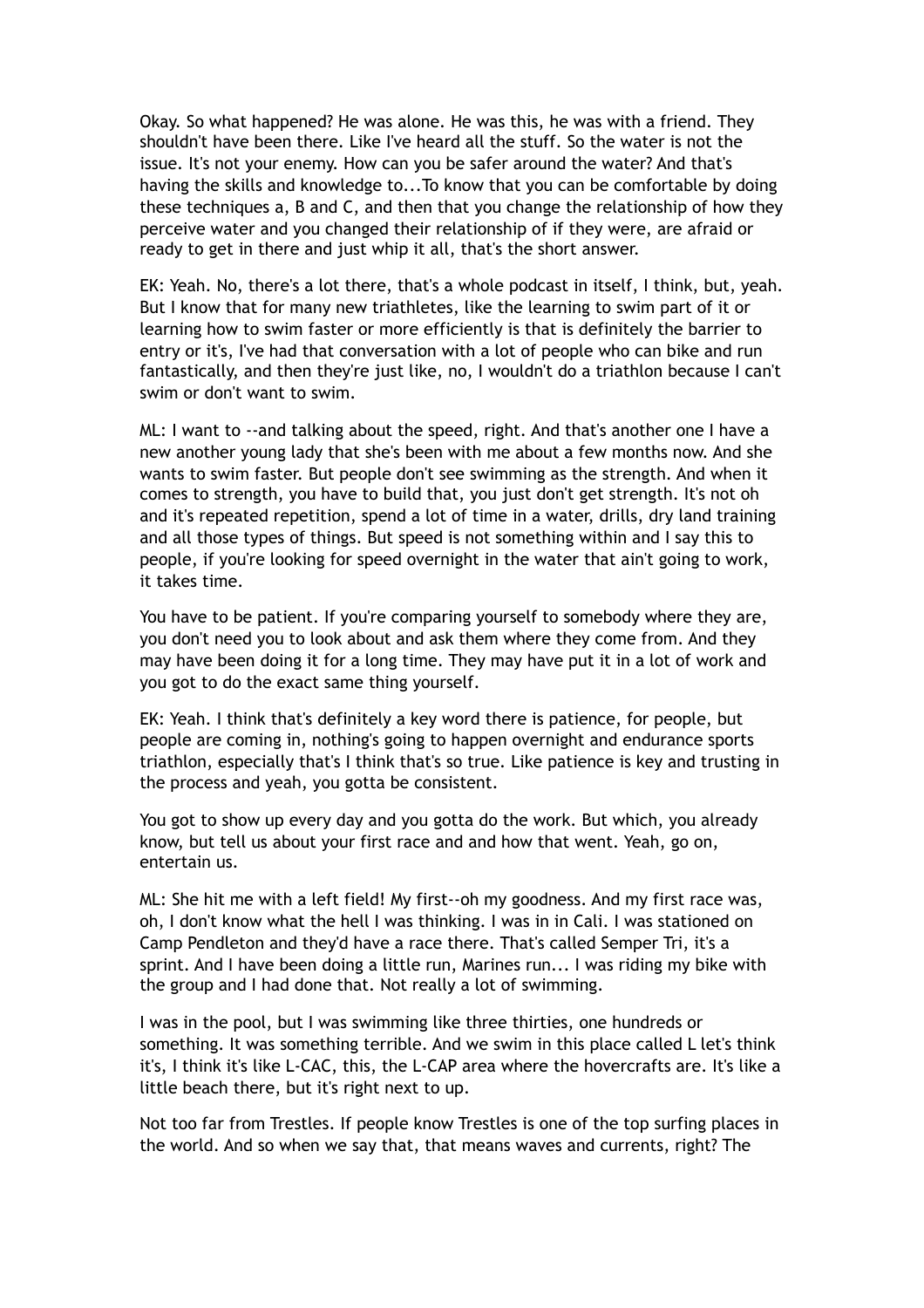bigger the waves, the faster the current, the stroke of the current. And so these are things that I was not prepared for.

And I woke up one morning. I was like, you know what, I was using, I went to use the bathroom and I came back with my wife. I said, I'm gonna go try to do this trial. I hadn't even signed up nothing. I just got my stuff, put it in the car and drove to it. And it was on base. So it was about 10 minutes away. So I was like, I'm just going to go try it out.

What the hell? So signed up, got in there. It was crazy because I remember this lady helping me zip my wetsuit up. I couldn't get my wetsuit zipped up. And she was like, hey, you want me to help you with that? In this accent. And I learned later on, it was Paula Newby-Fraser and we actually became friends...like she's the reason I'm in triathlon. But she was there to help me. And then we got to the start line And that swim, cause you had to swim almost like at a, like an, almost a 90 to 45 degree angle just to go straight. You swimming towards Mexico when you really you're trying to go towards LA, just so you don't get knocked off course.

And the waves are strong. And I hadn't had the open water skills that I have today at all. It was a 500 meter or yard swim. You go out and make a right, another right. And you come back in and those are doable, open water. Yeah. Once you fight through the ways to get out, okay, now you gotta deal with that on the way back, but you're not really, you can't really see them, not if you don't have the techniques to like, I'm gonna look back or you can feel as you get better at it you'll know the swell is coming.

You can just feel it when the water is moving. And so yeah, it beat the mess out of me. It beat me so bad that I sat in transition for five minutes. I sat in transition for like five minutes. And during that time I ate, I think I like a full meal almost. And then I put my towel around me, took my swim stuff off and then put on my bike kit.

Yeah. This is how bad it was. And then I got on the bike, I got on a bike and rode it and my legs were on fire. Cause I went out there like a bat out of--. I built up all this lactic acid that I couldn't flush out because I didn't ease into it. I just hammered it. And my body was like, what are you doing?

And I was like, pedaling hard as I could going nowhere. I came back and transition was long again. I did. I had the night before I had we're looking for some insole, some blue, some Superfeet blue insoles. They didn't have any, so you know what I did, I bought the black ones. The black ones are harder, and more sturdy. So my feet were burning. My arches were hurting. My, I had blisters. That was the most painful three miles I have ever ran in my life. And then I finished and I said, what everyone else says, I'm never doing that again.

EK: You say that, and then here we are. Yes, I did. I went on to do that year went from a sprint to Olympic.

I did the Olympic down in Super Seal. And then I did a Oceanside 70.3 and I did Environment Full all in that six months.

EK: That's quite... It's quite debut season then. Wow. That's fine. So you knew what was going to ask you was like, what'd you wish you'd known when you did your first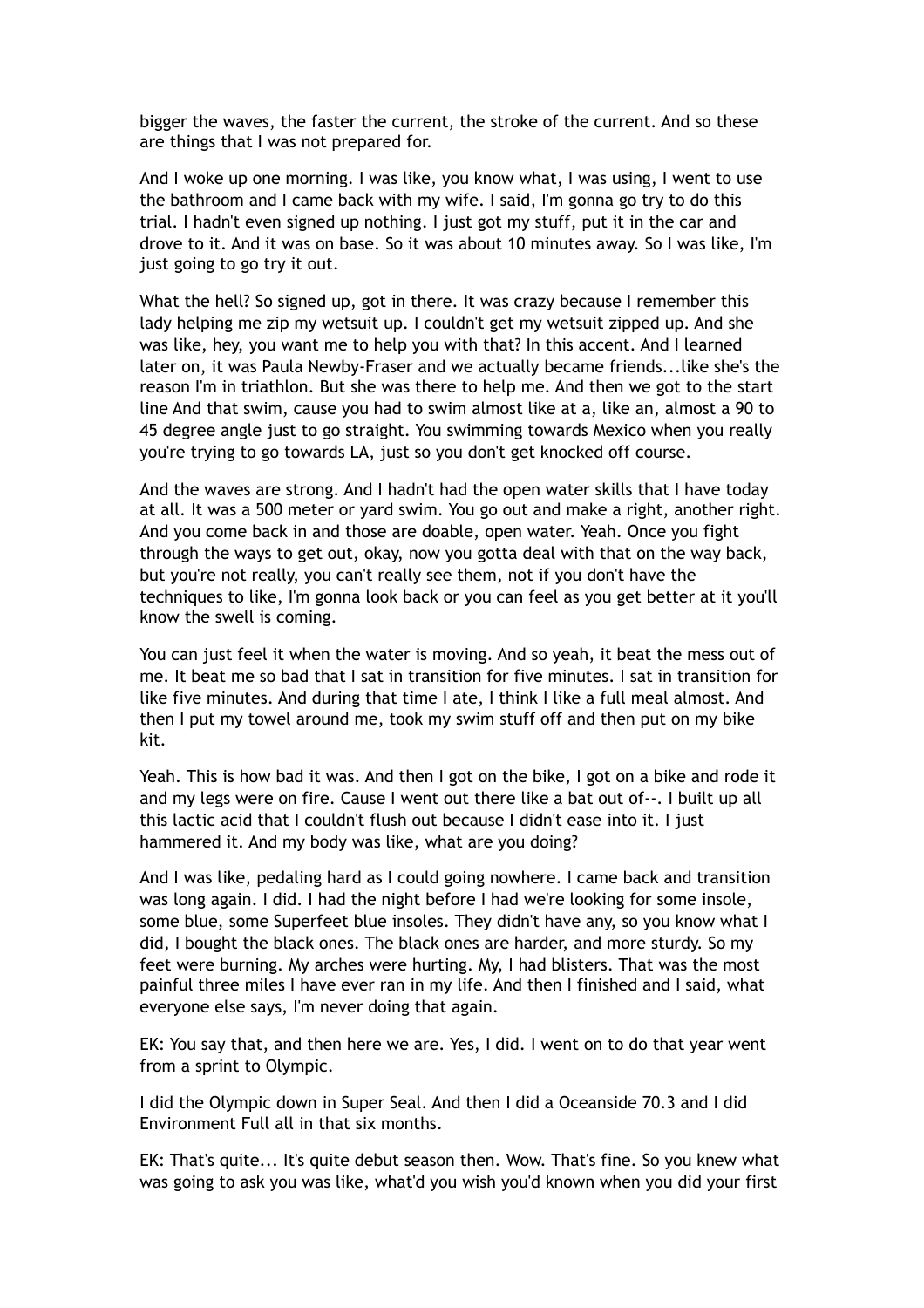one, what'd if you could go back in time, what do [00:57:00] you wish you'd known? But I think we can answer that straight away, but you could say, I wish I'd had some open water swimming.

I wish I'd had some pacing experience. I wish I had done some transitions. I wish I'd. Yeah. You tell me, I don't want to answer the question for you, but yeah. All that. And I think the biggest piece of that is, is don't let your ego...drive you, especially-- I talked to males, I'm a Marine and I, I just thought I'm an amphibious monster.

I can do whatever in the water and all these other things. And I train hard and that's all ego, that's all pride. The biggest thing I would say to anybody new, old, like you don't have it all, you don't have all the knowledge, ask questions, read do the work and put in the work.

Because it's easy you can--Yeah. I'm one of the people that are fit enough to, I can almost fake anything. I can, I don't have to really go all out and I can make it through it. Step Ironman and above. But I think that it really, if you do it right, if you ask questions, you train consistently and you listen to your body, like you said before, it creates a more positive experience and it brings you back happier and healthier.

And then you state that it creates longevity in the sport and in your health. I think that's important.

EK:Yeah, for sure. Yeah. I think that's, yeah, that's some sound advice and definitely, always. Everybody seems to always have a fun story about their first one, but then there are some also serious like takeaways from that you could be like, ah, yeah, I would definitely do that differently.

I would definitely make sure that I know that I've been fit on my bike or I know that my run shoes, although I know it's not the first time I've run in my run shoes or whatever it is, but yeah, there's, it's always funny after the fact, but maybe a bit painful at the time.

ML: Then a bit--. It was a whole lot of bits.

I didn't touch my bike for two weeks. I didn't touch it. I didn't go to work out. I was just, my pride was damaged. It was like everything hurt.

EK: Well, Morgan, thank you so much for joining us today. We really appreciate your insights and your humor and your honesty. And we look forward to chatting to you again soon.

ML: Yes, I appreciate you letting me come on here. And everybody make sure that you do the right thing by being yourself, having fun and keep moving forward because forward is a pace.

EK: Awesome. Thank you. If you're enjoying the show, please, don't forget to subscribe to Triathlete: Fitter and Faster wherever you listen to your podcasts. If you like what you hear, rate and review us as it helps us out. And it helps others like you to find us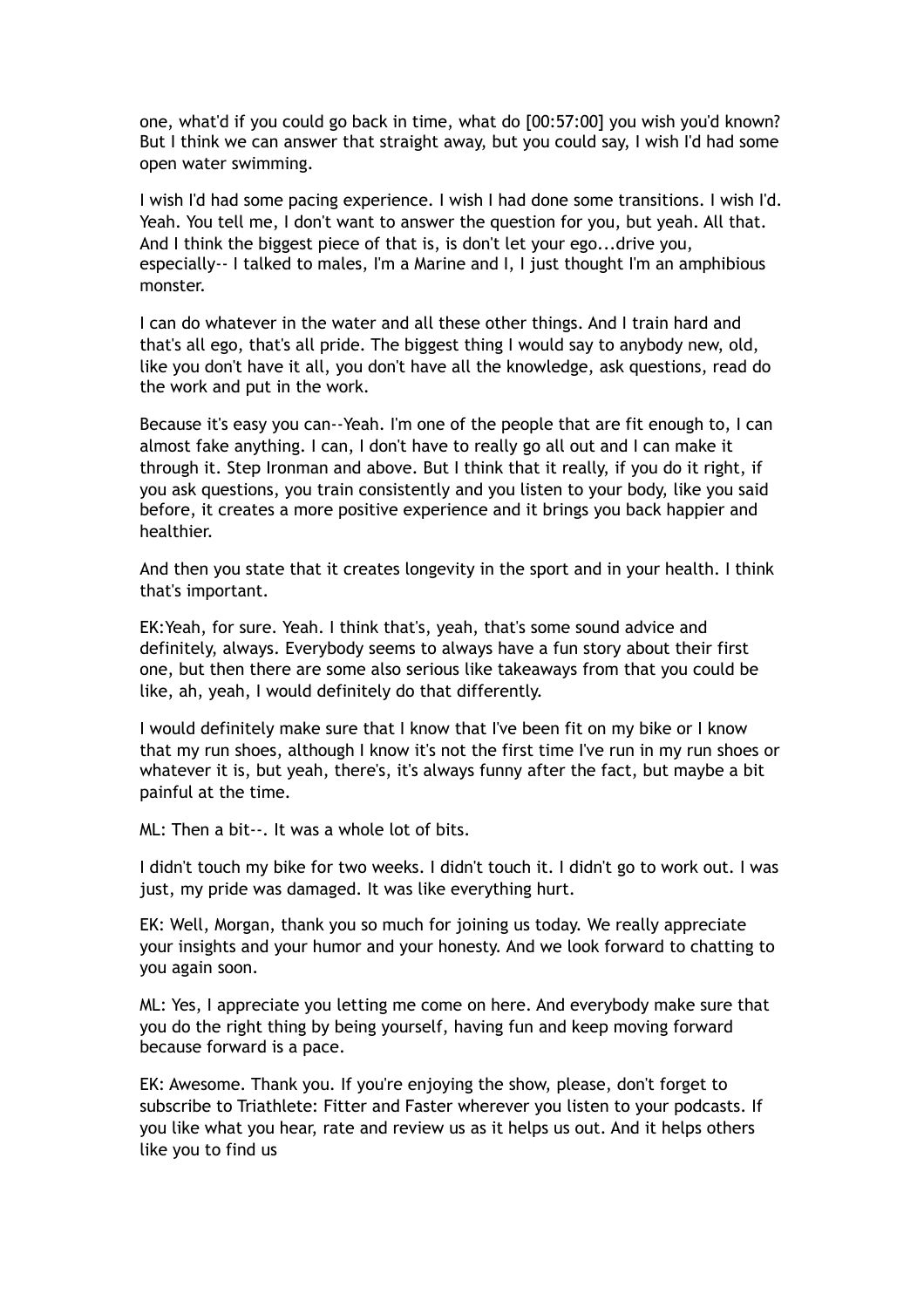Next up, we're joined by Chris foster, our senior editor, and , who's going to talk us through what you need and equally as important, what you don't when you're first starting out in triathlon. Hey, Chris foster, the gear guru who is in the house. How you doing Chris?

CF: I'm good, Emma-Kate, How you doing?

EK: Pretty good. Thank you. So today we're going to be talking all about beginners specifically, obviously beginner's gear and I know you've obviously tested your fair share of stuff.

But before you were working at Triathlete magazine, you were actually working hard in bike shops right? In the LA area.

CF: Yeah! So when I first got out of college, I packed up all my stuff and my station wagon and drove out West. Yeah, just like so many people do. And I wanted to be a pro triathlete, but as you know being a pro triathlete is not glamorous, so I had to get a j-o-b.

But so anyway, I thought, I'll get a bike, a job at a bike shop. That way I can make connections and learn more about the sport and all that stuff. So it wasn't just, delivering pizzas, which I have done also.

So I'm not cutting anyone who delivers pizzas, but it had some points. So anyway I worked at bike shops while I was training to be a pro for years and years. I worked at Helen Cycles in Santa Monica, which is at the time, one of the most like high volume bike shops in the country. And so we just, you're just selling you're like a selling machine.

So you talk to beginners all the time and all sorts of people, obviously road/ mountain too. But then from there I went to triathlon lab in Redondo beach and that was just a tri shop, which was like, awesome. As a triathlete, if you're not selling mountain bikes, you're not selling downhill bikes, you're not messing with any of that stuff.

And I worked at sales there and then I worked as a mechanic for awhile. So I kinda got to, to not only sell things and help a lot of beginners, but when it breaks, I'd have to deal with it. So I'm not trying to sell someone a piece of garbage because I'm going to be the one who's back there, tinkering with it.

But it was a great job and it helped me like, learn more about the sport, learn more about beginners. We can talk to our readers who are beginners. I wasn't pro triathlete for a long time, but I've actually dealt with, hundreds of beginners in their first gear purchases.

So, a little bit of experience with that. But the one thing, one of the things that tri lab had, and I don't, honestly, I don't know if they still have it. They had this tri starter kit, which was like brilliant. It was around a thousand dollars at the time if they still have it, I'm sure it's probably gone up a little bit.

But you would get like an inexpensive road bike, water bottle, cage, sleeveless wetsuit, tri kit, helmet, goggles, cap, race number, belts, body glide, transition bag. Like you get-- you could go to the starting line with this kit. Yeah. It was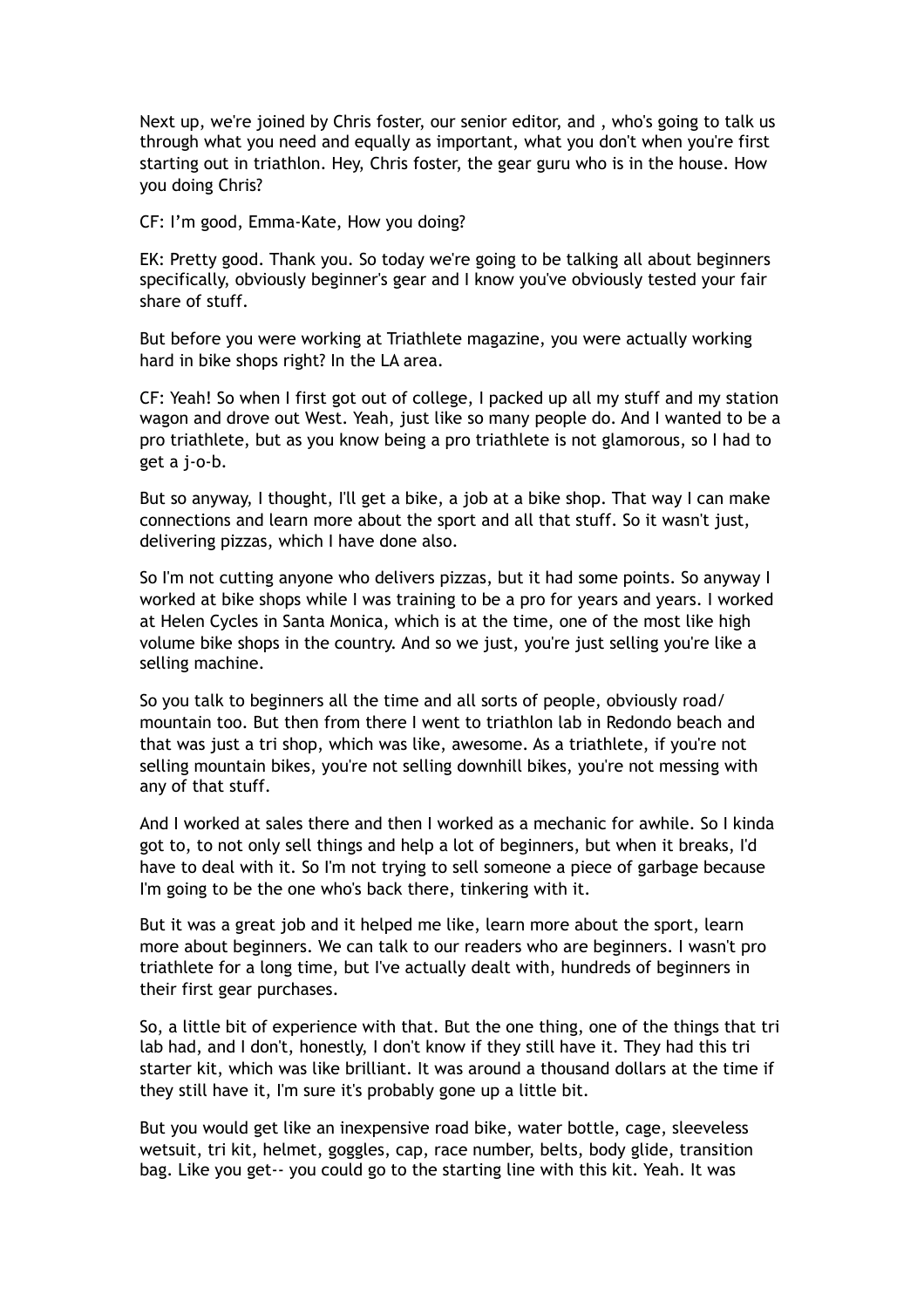awesome. It was just such a-- just "come on in and, we'll take you through the sizing!" and and all that stuff.

So as a salesperson, it was super easy because, you don't have to piece everything together. And I think a lot of people, a lot of beginners, like if you're listening to this, you're probably a beginner. You hear that triathlon is just this expensive sport and it is, it can be a very expensive sport.

And I'm not trying to minimize like a thousand dollars is not nothing. And of course there's race entry fees and things like that, too. But the thing that shocked a lot of the customers I had that came in were oh, I thought the first thing, my favorite thing is a salesperson was, I'm not a professional.

I don't need a \$10,000 bike. And, as a salesperson, you're always like, I didn't think you were a professional, first of all, no offense. [we're already three minutes into the gear section and Chris is cutting it] or taking burns on people! I know what they were saying. I know they weren't implying that they were professional.

I think they were just trying to, get a little bit of an icebreaker kind of thing. Yeah. But, there was some truth to it. They believe everyone is so fast. We see iron man. We see Hawaii Ironman championships. We see these amazing bikes and these pros on them and, it's got to cost a fortune and yes, that stuff does cost a fortune.

I reviewed tons of \$10,000 bikes and above in the last 12 months and people buy them and it's, and they're awesome. But for sure you don't need that to do your first tri or your fourth tri.

EK: Right. And I think it just gets, it can be at, for a newcomer. It can be overwhelming just like the sheer volume of kit and equipment and gear that you need.

And just knowing what is knowing what's absolutely essential in order to do your first try and knowing what's like peripheral and maybe could come along, that can be introduced at a later date. Like for example, when I first started, I, this is, I'm not sure I should admit this publicly, but I had on my nightstand next to my bed when I was a beginner, I had a little wishlist of gear that I wanted.

So I had my key stuff that I had, that could get me through a sprint distance. And then I had a little wishlist, like a little Christmas list of things that I wanted, but as the funds became available or whatever. Yeah. And so that was like my little tri kit wishlist that sat by my bed and i would add things to it as I, each morning I woke up and went to bed, whatever.

And so there you go. Like I had the bike, I had a wetsuit, I had the running shoes, whatever. And then other things that came later. Yeah. [Oh, I love that. That's awesome.] Like I was a Tri geek. still am probably, but yeah. I mean working at Triathlete magazine, so yeah. So yeah. I'll probably be in the wrong job if I wasn't, but yeah.

Yeah. So do you want to, do you want to give us an idea of what you consider to be some of those essential? What would be on your list of things as a beginner that you absolutely need to have, or borrow, I guess like in order to get through your first race?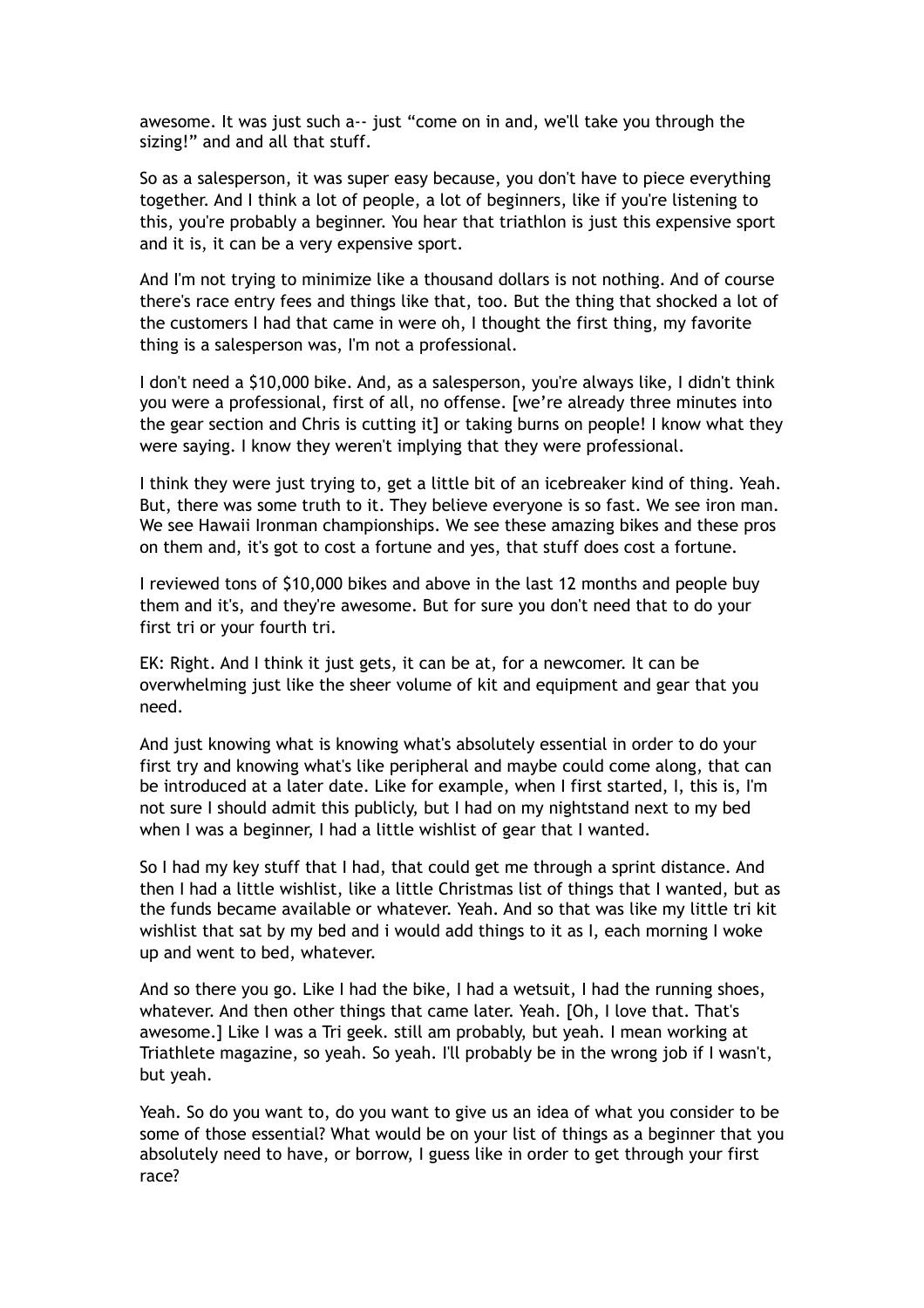CF: Absolutely. But before I do that, I love that idea of a wishlist.

I think that is super cool. Because there's like you were saying, there are things you need to get from, waking up and saying, I think I'm going to do a triathlon in six months or eight months or whatever it is to the finish line. Like they're absolutely essential and we'll get to those in a second.

But I think setting up a list of like next priorities and we've, we actually did that in our our buyer's guide. We did something similar where it's like, you *need* this, you *might* need this in a year, you might *want* this in a year. Those are very different things. And I think as Americans sometimes lose sight of what we want and what we need, but but I think that's a really good way to do it.

I think making a list and so we'll get into some of those absolute essentials. You need a bike. Okay. You can borrow a bike. You do not need like... hear this beginners. you do not need a tri bike to do your first triathlon. I don't even, honestly, I think I probably did at least five triathlons before I got a tri bike.

Like at least probably more. Yeah. I, yeah, so you could do it on a mountain bike. You can do it. Like we have the Hermosa beach triathlon here in LA and people do them on cruisers all the time, and they still have a ton of fun. Like they're probably not going to win, but again, like the whole, I'm not a professional thing.

Like you're not going to win your first triathlon. Like I didn't win my first triathlon. I don't know. Did you? Okay. [laughing] So Chrissy Wellington won her first triathlon. Yeah.

EK: But then she's yeah, like she's afraid an exceptional athlete once in a generation, once in a lifetime type of athlete. So yeah. So the majority of us mere mortals are going to, you can rock up to your first race and you can do it on whatever.

In fact, I think her story is like, she borrowed a wetsuit that didn't fit. She borrowed a bike that wasn't, it didn't fit correctly. All those things. Yeah. Everybody's story. I think a lot of people have a story of their first race where they borrowed kit that wasn't optimal.

CF: And you know what, that's kind of part of the fun of it, yeah.

Like things are going to go wrong. I coach high school cross country too. And I always tell the kids, it's like, the reason you have your first race is so that you can have a better second race. It's not, you can win it. The best way to learn is to make mistakes and the same thing with your gear. We'll walk you through some stuff to make sure that you don't make mistakes on every race, but just, you need a bike, you need a helmet, the helmet needs to fit. The helmet needs to be current. It can't be old that's you can have an old bike that just rolls and is mechanically sound and safe, but you need a helmet that you've bought in the last three years, basically.

A 10 to 15 year old helmet, it's garbage, it's broken down. It's not going to protect you in a crash. So that's one of the ones where I'm like, eh, get a helmet. They're not expensive. If one's good. Because that's just a safety thing. If you do borrow a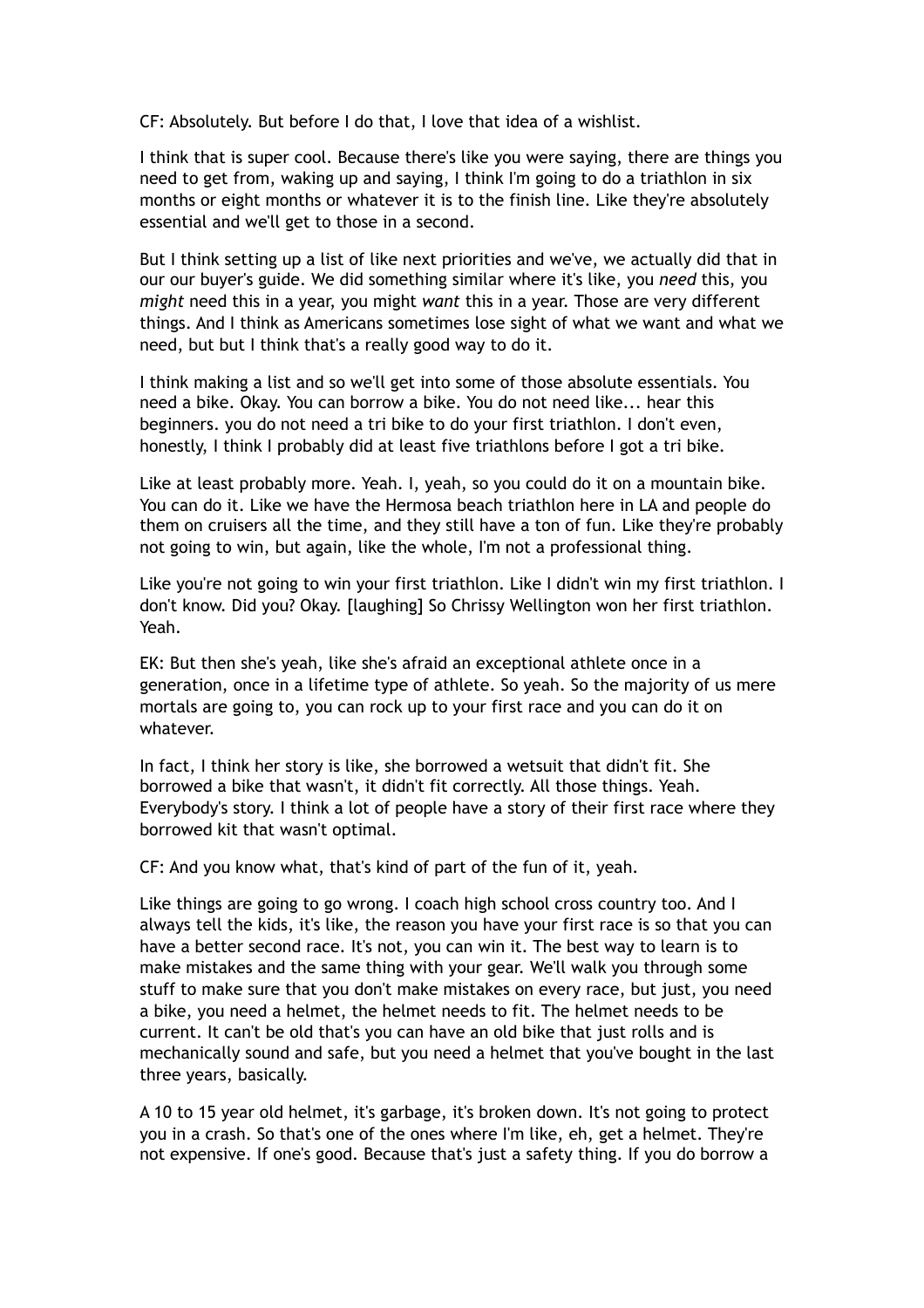bike or you have an old bike, you're using, get it checked out by a mechanic, 30 bucks basic tune-up almost anybody can do that.

That's another safety thing. You do not need a wetsuit. But we'll talk about why you want one in a few minutes

EK: But well, I guess you might, it's the water's cold, right?

CF: If the water's cold, but yeah, just do a little research. My rule of thumb is if it's under 75, 75 degrees Fahrenheit. You're going to be chilly if it's under 70, you're going to be quite chilly.

If it's under 65, you pretty much need a wetsuit. Like I'm under 60, don't go in that water. If you don't have a wetsuit, you'll actually run into trouble. So like 75 is my I'm comfortable at 75 without a wetsuit. You obviously need goggles. You'll need running shoes and we'll talk about some of these things where you can skimp a little bit and where you can't, but you obviously need running shoes, not, skateboard shoes, not tennis, like actual tennis shoes or basketball shoes or something like that.

Like they need to be running shoes. There's not a whole lot else that you need. There's a lot of other stuff that'll make it fun or more comfortable, but it's pretty basic when you boil it down. Yeah. Yeah. So those are, those for me are the basics.

And like I said, that starter kit had way more than that. And that was just a thousand dollars. You could. You could get into the sport for under 500 if you got used stuff or borrowed stuff or or all that.

EK: Yeah. And I guess a common question that we get to is like what to wear in terms of do you wear a one piece, do you wear a two piece, but an understanding that you're obviously going to wear the same outfit from start to finish?

For the most part, most people are gonna wear the same outfit from start to finish like a tri suit or something that you put, if you're wearing a wetsuit, you have, you put on your tri suit at the start of the race. And that stays on throughout the entirety of the race. So obviously

CF: Yeah! A lot of people don't know that, like that's a big --while it's not something that is a requirement in terms of comfort and just lack of frustration, you'll be faster if you wear the same thing the whole time through, and you'll be more comfortable if it's something that's built for triathlon, a dedicated tri suit, something that's going to have, a pad for your underparts, that's probably the best way to put it.

But something that's not so bulky, like on a pair of cycling shorts that when you're running or swimming, you're just going to be in like chafe city. Cause you don't want to be, you can change in and out of stuff. But honestly speed aside again, okay, you're not trying to win whatever, but it's another thing to think about, it's another thing to forget.

It's another thing to, I left it there or here, or how do I put this on I'm frustrated, I'm wet, I'm, your heart rate's high like that, that you want to minimize your frustration. Even if it's your first race that's, but here's the thing. So there's a bunch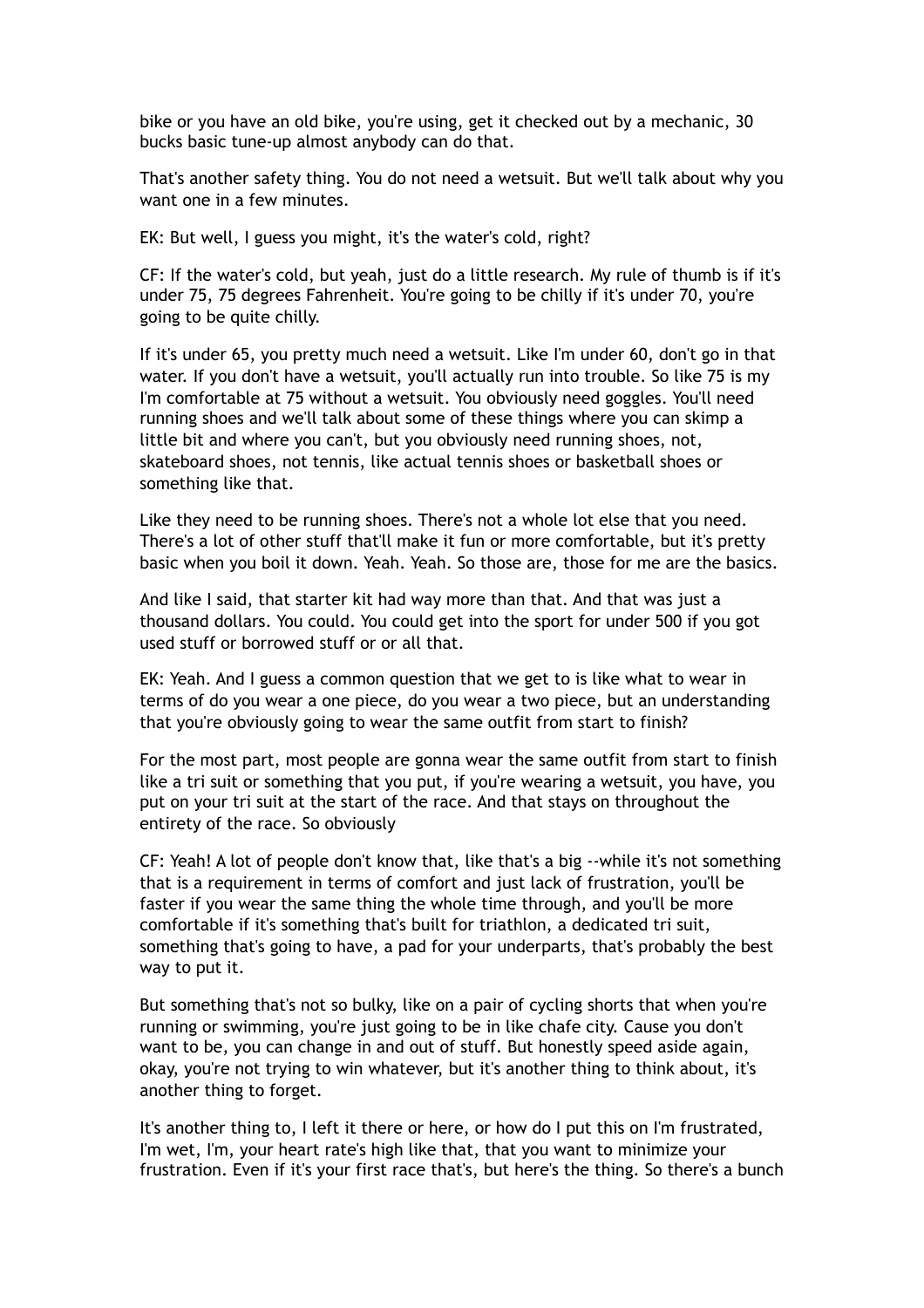of kind of bargain stuff that I, that, I've seen over the years as a gear editor and it's not always the stuff that makes it into like our "swoon" section of the magazine.

Yeah. But like we were talking about tri suits, so like for tri suits, if you just need- it's your first race. And you're like, I don't know if I need a tri suit or not.... Decathlon. The brand Decathlon. [That's exactly what I was thinking about. Yeah.] Like normally I'm like, ah, maybe get it, maybe don't...Look, you can get like a full tri suit for under 50 bucks. I think it's tops and bottoms are like 15! Like wild and they're good. They're not like, they're not going to shave minutes off your time with their aerodynamic properties, but you're not going to be uncomfortable in them.

EK: Yes. I tested a bunch of the women's ones. I think it was last summer. And like I was, I compared to suits that had three times, four, five, six times the price, some of them. I wouldn't want to do an Ironman in one. But you could for a race, that's like a sprint or Olympic. And you don't want to go spend a fortune on something that you don't know it's going to actually, you're not sure you're going to do any more triathlons.

The first one. Yeah. So I think, yeah, Decathlon is a good call.

CF: Oh my gosh. It's a lot of our American listeners are like the Decathlon what are you talking about? It's a brand. Okay. It's we call it like the Trader Joe's of sporting goods. Cause it's cheap, but it's not terrible.

It's not like your Grocery Outlet where it's a few weeks old or, like a secondhand or something like that. For those of you who know what Grocery Outlet is. But it's still good, but for some, for whatever reason, it's literally like a third of the price of anything else.

Not even like half price, like a third it's so cheap.

EK: Yeah. I think it's originally a French brand, but they came into the U S probably a couple of years ago. I want to say they started coming to the us, but yeah. So that's definitely a top bargain, shopping tip. And any others like that?Yeah. Yeah.

CF: I would say, oh, one thing with the Decathlon check back often, cause they're often out of stock, which, whatever, but I think they get more and more as they go. Don't give up, if you don't see what you have or what you want. For bikes, we were talking about getting bikes under a thousand dollars, a hot tip is bikesdirect.com.

And just so every listener knows, none of the things we're listing or talking about today, have anything to do with this program. These are just things that I've noticed as I've gone. This is not "fitter and faster sponsored by bikesdirect.com." This is just right. [We're not sponsored by Decathlon, yeah…]

Bikesdirect.com would probably not sponsor this program, but whatever. But so anyway you can get like 500 bucks for a road bike on that website and it's not garbage. Like you'll probably want a different one, in a couple of years if you stick with it. You're getting an aluminum frame, it'll get you through your race. It'll be a new bike. So you won't have to worry about anything falling off or, old tires if you're borrowing. I love that, bikesdirectcom. I think you have to assemble them. But if you bring it to a bike shop or assemble it for probably 50, 80 bucks, something like that.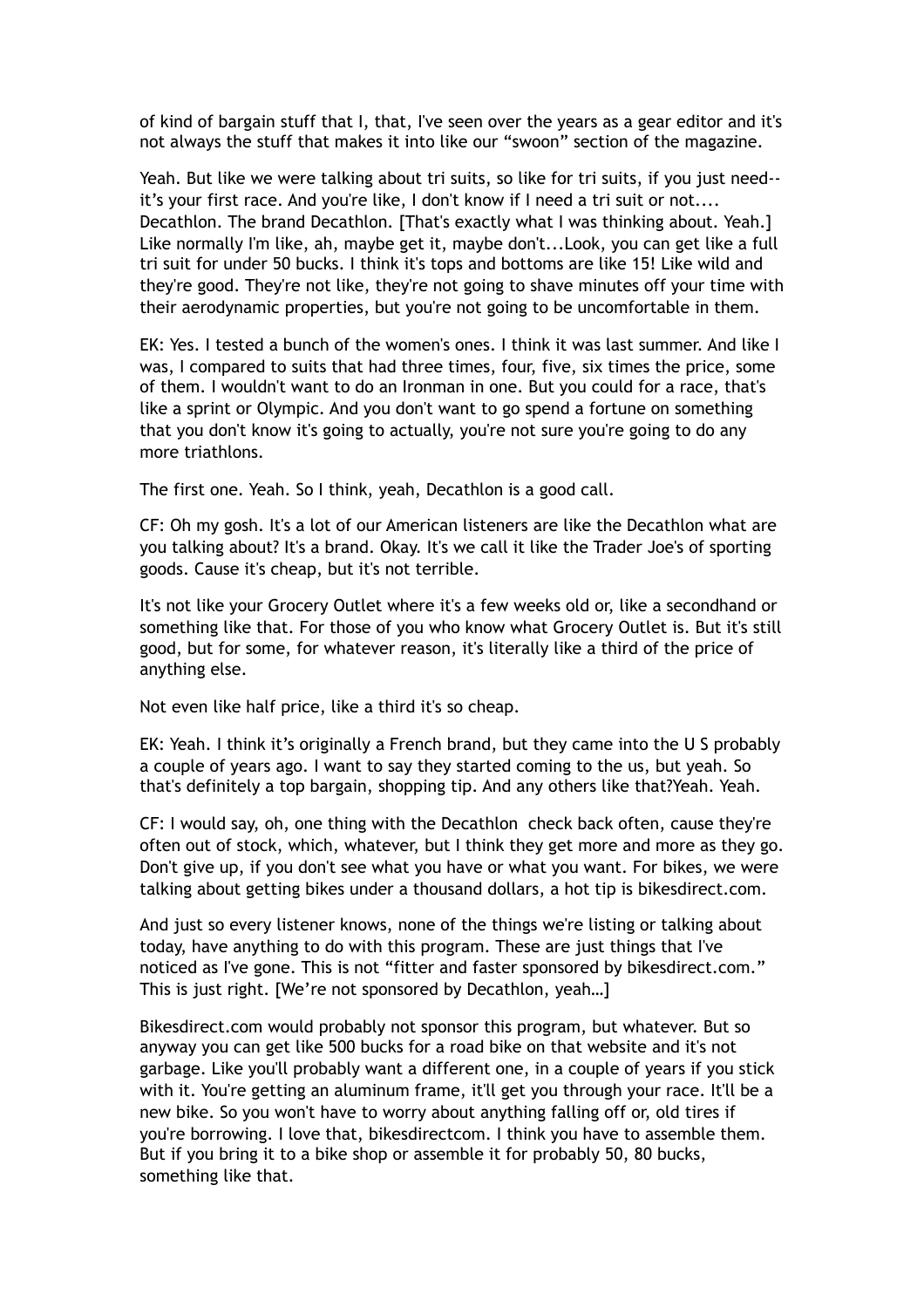So you're still saving a ton of money. Yeah. Yeah. In terms of wetsuits. I know that was one of the things we were like, there are occasions where you have to have a wetsuit, if it's under 75, really. And most all triathletes are gonna want to get to a wetsuit at some point. Yes. My like big go-to for wetsuits for like bargain shopping is Synergy.

They, I think they have \$180 one, the Volution. They have one that's under 300 that's really nice too. You can find them on Amazon. You can get it in a couple of days. Every time we do a wetsuit roundup synergy, ends up like punching way outside of its weight class. Every time someone's like I had to quadruple check the price, I thought this was like a \$400 wetsuit or whatever.

So those are my big ones, like for wetsuits, Synergy, bikes, bikesdirect.com and then clothing. And actually, I think Decathlon might even have bikes, but I don't know anything about them. But for clothing, Decathlon, for sure.

EK: Sure. Yeah. And interesting. That will segue -- interesting tangent about wetsuits is I know having tested wetsuits a bunch, especially in the UK some, sometimes obviously entry level wetsuits are one thing, but like the the difference between the price and what you get when it comes to mid-level and top level, obviously your beginners aren't necessarily going to dive in and buy a top level wetsuit, but it is worth doing the research and to try and borrow or test in different brands.

Because the difference, I think the difference between a midpoint wetsuit and a top, like a \$1,200 wetsuit, sometimes isn't all it's cracked up to be. Like it's worth, it is worth testing out--if you can-- testing out a bunch of different brands. I think even as a, even an entry level wetsuit price point, because they will fit differently and they will all fit differently based on people's bodies and, like testing, testing them is worth it.

CF: Yeah. And the funny thing that people don't understand, this is still on a tangent, but like the difference between a mid and high end wetsuit sometimes is actually, it'll be way more flexible generally, but as high-end wetsuits and actually this goes for mid end too...They're more delicate.

Yeah. Don't like, yeah, like you'd think, okay, I'm spending all this money. This is going to last me forever. Like a car, for instance, like that's generally the rule, you buy a more expensive car. It's gonna --you're going to get more miles out of it. But in fact, those like, basically like that 600 and up wetsuit thing, they are so fragile, like brands ship literally white cotton gloves with them.

So that when you put them on you don't tear them with your nails. And that's just the function of how they're made. And, they are really race wetsuits. And, they're not going to last more than a couple of seasons. But the entry-level ones like, man, you can beat those up.

Like we used to rent out wetsuits and there are wetsuit rental places. That's another...

EKL Yeah, that was what else I was going to think about. Yeah. Because I know that it used to be a big thing in the UK, but then the price of the entry-level suits came down. So it didn't really make a huge amount of sense economically.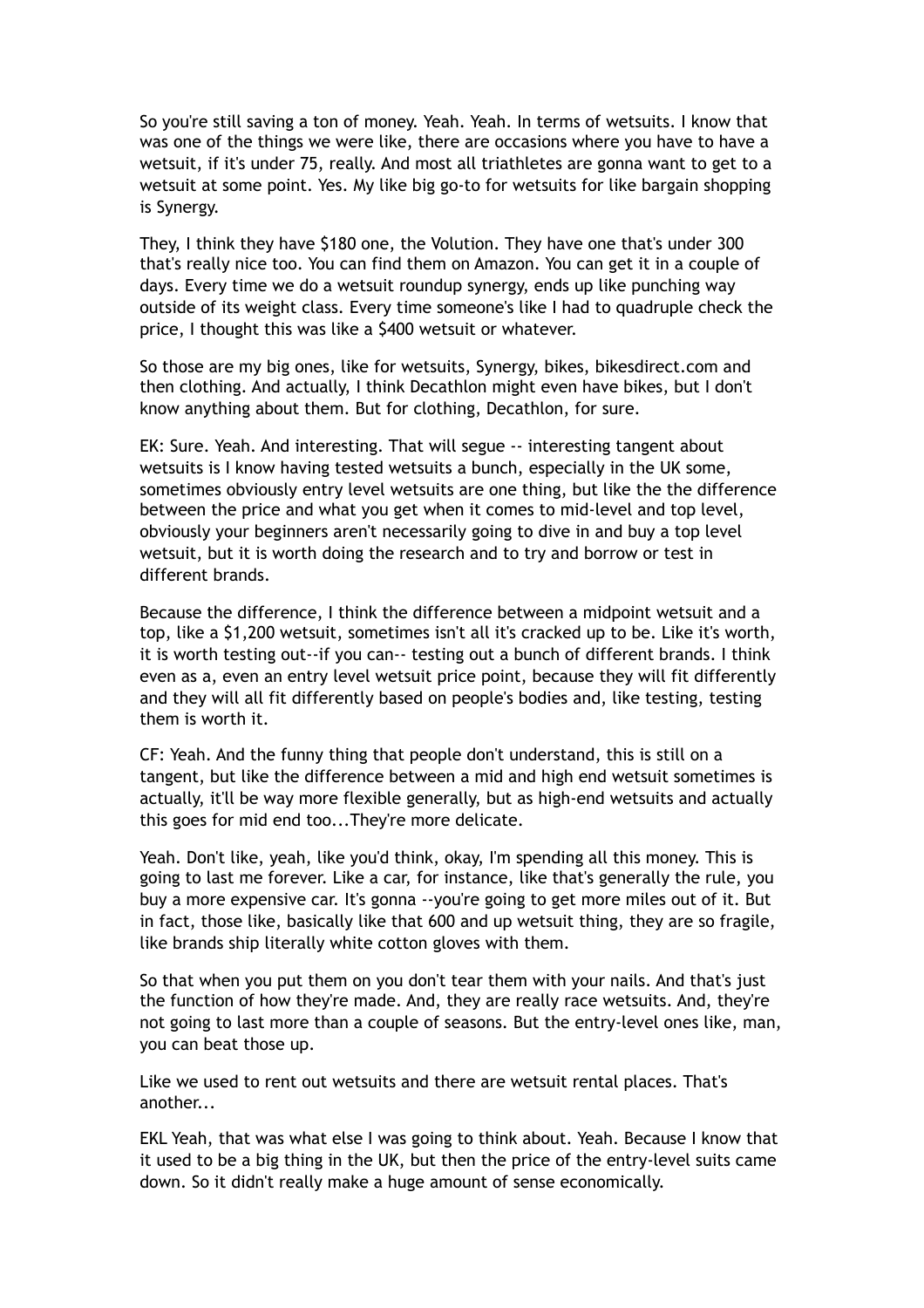But yeah, but that is a good option. If you don't want to, you don't necessarily want to shell out a bunch of money for a brand new wetsuit you can rent one and then that's also a good way to test out different brands too.

CF: Yeah, exactly. Yeah. That's where I was going with that a little bit.

First of all, when we rented out wetsuits at tri lab and this again was years ago we only rented out the entry level ones and a big reason was because they were tougher.

EK:L neoprene is thicker, which makes them that much more resilient.

CF: Yeah. Where was I going? Oh, but the but testing them out.

That was another thing that, that tri lab did. And also again, tri lab is not sponsoring this. In fact, I haven't talked to those guys in a while. I probably should, but--

EK: What's funny is I used to be sponsored by tri lab.

CF: Me too--So yeah, mostly cause I worked there.

EK: So this is weird. This is weird. I was going to jump in and say this when you said it, but Helen's by Helen cycles was where I had my--when I first landed in the U S back in 2012, Helen cycles was where I had my first home stay, like the guy that owned Helen's cycles.

CF: Oh my gosh. Wait, you mean Jay? There's a name, that goes back.

EK: So the world, the tri world is so small. You're always two degrees--There's two degrees of separation. So here we are on a podcast, 10 years later talking about Helen's cycles and tri lab, and yeah Lloyd at tri lab and Jay at Helen's cycles. Yeah. They didn't sponsor this show.

CF: For all of our listeners! This is, none of this was planned. We're all just--Oh, sorry, just catching up on air here and doing a little nostalgia run.

EK: It's all good. It's, you know. The gear stuff gets boring. People want a little segue.

CF: But we were talking about wetsuit fits, and how great it is to be able to try them on. And I think that goes for, there's a few kind of bits of gear where, like I was saying before, just use whatever, rock up to whatever. But for sure, trying on a wetsuit is important.

And I think a lot of beginners, I remember when I worked at the shop, a lot of people would say oh my gosh, it's so tight. It's so tight. I feel like I can't breathe. I need a bigger one. I need two sizes bigger than this. And generally size them right. It was pretty rare and we're like, wow, we were way off, you're right.

This is off. But the thing about wetsuits is A. if you can try a few on that's huge. B. when you wear a wetsuit in the water for the first hour, the neoprene itself and the seams and the, all the sealants and everything, it actually loosens. So the wetsuit you're wearing in the store, or when you first put it on, when you get it in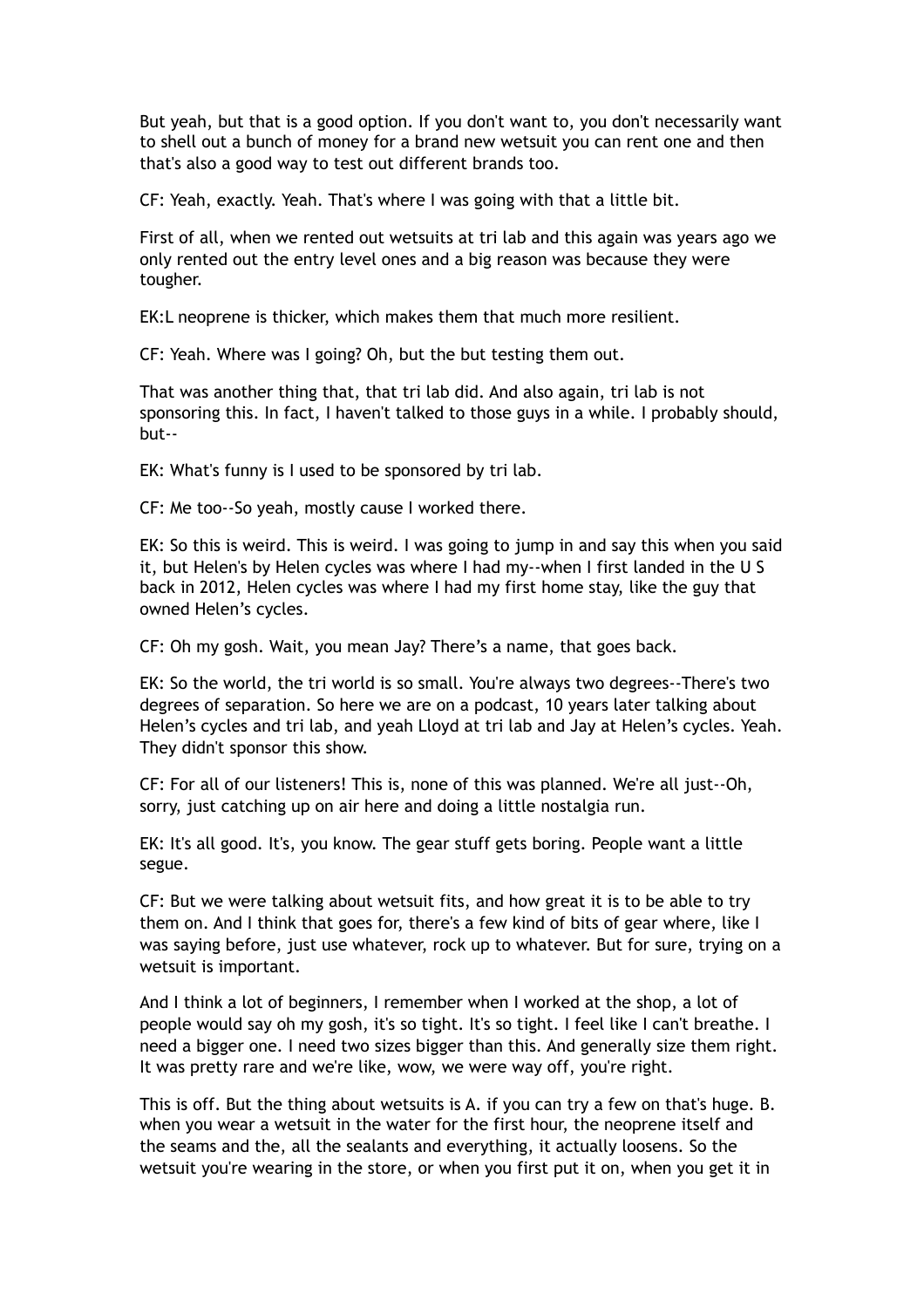the mail or whatever is not going to feel like the wetsuit you have after a couple swims in it.

Yeah. So we always recommend that people, go for a swim before we decide to send it back, or, if you really want to throw it in the bathtub for... Yeah. That's a classic triathlete move. Yeah, because you really want that you really need a good seal in the neck.

If it's so loose in the neck where you're like, hey, this feels like my favorite t-shirt, that wetsuit is trash.

EK: It's going to let in so much water and you're going to be dragging around half the ocean with you as you try and swim. So exactly.

CF: Yeah. You're going to be freezing and you're going to be frustrated.

Same thing with the chest. If that's too loose, you got too much air in the chest and the lower back, for instance sometimes you get it a little bit in the sides, under the arms. It's not going to work. So it should be snug and you should feel maybe slightly uncomfortable for, if you're just trying it on for the first time in the shop.

But like you were saying, every brand has a different fit. Some brands are known for, fitting certain ways. And we generally try to talk about that in our reviews, but, talking to friends and stuff or borrowing theirs, or trying theirs on or, whatever is always a good way to go.

So yeah, that's the one thing, with wetsuits. And then I touched on it before with running shoes. That's one of the ones where I'm like, don't go to a sporting goods store. Don't just buy blindly online. I was talking about bikesdirect.com, and obviously that's pretty cheap but like for me, and I never worked in a running shoe store, so none of this is self-serving.

But go to a specialty running store that like, okay, spoiler alert, they're probably going to be 20% more expensive than something you could [01:20:00] find online, maybe 10 to 20, but what is that like 20 bucks, 30 bucks and the service you're going to get from someone who is a runner, who talks to lots of runners who seen lots of runner bodies and gaits and piles of running.

And who's going to know, are you doing a marathon? No. Are you doing your first 5k? Maybe running a triathlon. Yes. So they're going to be able to point you in the right direction like that to me is like do *not* save a couple bucks on that one.

EK: Yeah. And quite often the best run stores will have a treadmill inside where if you were really, if you're really talking to somebody who knows their stuff, they'll get, you, they'll throw you a pair of socks.

They'll put the shoes on that you're interested in, and they'll put you on the treadmill. And, I think that's a sign of a really good run store and they'll see you run and then watch you run. And a lot of run stores also sell like gait analysis type things too. Obviously may maybe a bit too much for your first one, but it's all worth knowing that if you're inside a good run store, there'll be a treadmill and there'll be somebody who can advise you on whether those shoes are the right ones for you and your run start and your run gait and all the rest of it.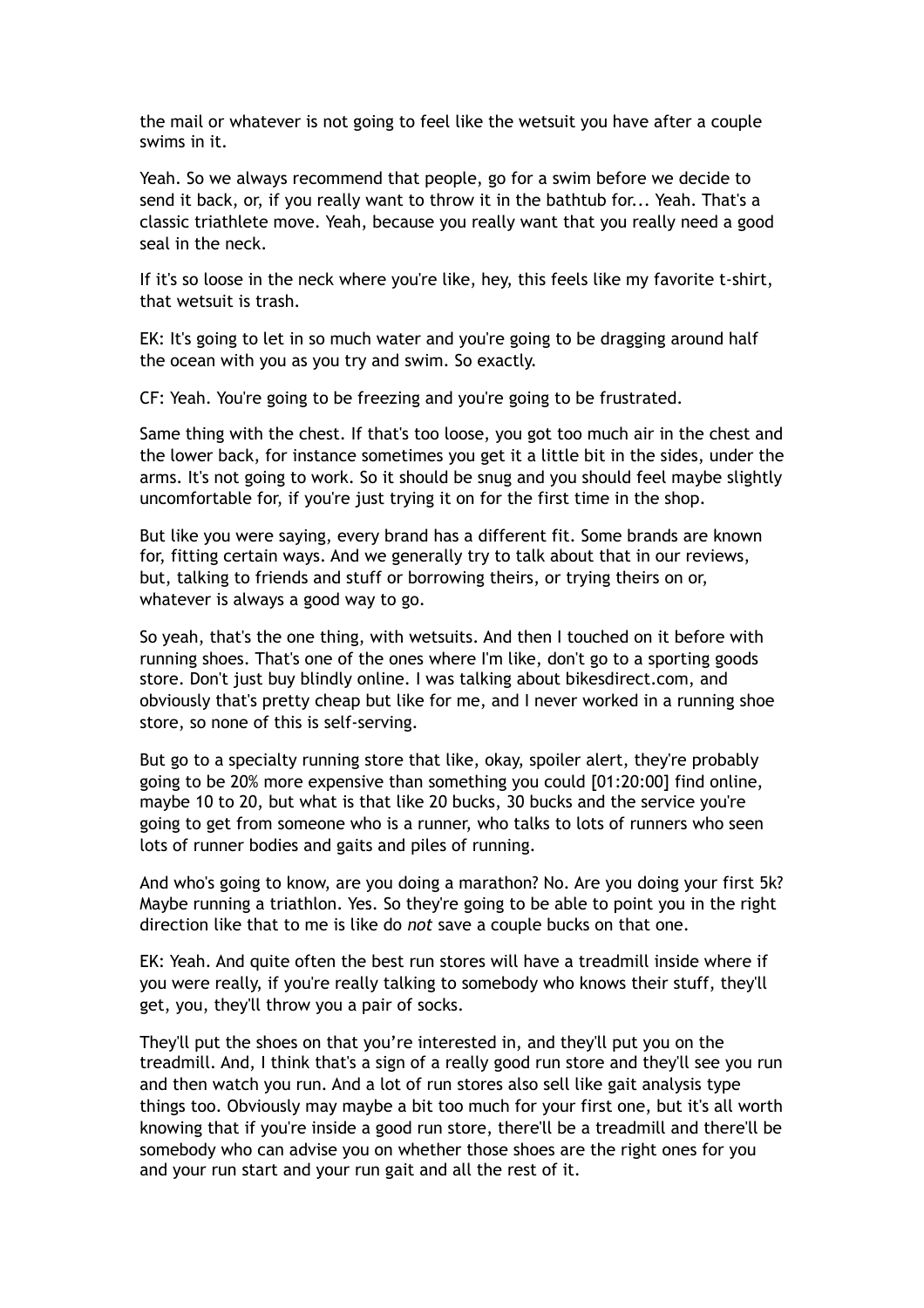CF: Yeah. And I think like you're saying that's a good sign. Like even if the treadmills are there and they're trying to sell you on a gait analysis and you're not interested in that, the fact that they know that exists, the fact that they, that they understand that's a concept that's just such a....That's like green light, that place.

EK: Yeah. That's definitely something good to look for, I think. And people encouraging you to try them before you buy them is also great.

CF: Huge. I always tell my cross-country kids okay, you're going to save what 20 bucks by buying online.

But, physical therapy costs a lot more than 20 bucks.

EK: Yeah. That's what I was saying. Like in the long run, the economies of scale here, like how much does it cost you when you get some kind of Achilles injury or some kind of ITB problem, like that's going to cost you a whole lot more money to try and fix than 20 bucks, 20 bucks more on a pair of shoes.

CF: And it can throw you right out of your race and whatever. So..

EK: And it's just miserable.

CF: Yeah. And it sucks. Yeah. Nobody likes that. And then the other thing, we're talking about gaits and fits and expertise and stuff is, even though I was talking about bikesdirect.com, I still really like to push even beginners getting a bike fit.

[Yeah.' And I think some of our listeners are gonna argue or disagree with me on this like "oh, bike fit is for when you're, you're going to Kona, you're going to Hawaii Ironman, you're going to 70.3 worlds and you want to just get it just right..." No. if you can get a bike fitter who will do a size consultation before you shop on bikesdirect.com, many of them will, maybe if they're not attached to a bike shop or maybe even if they are willing to spend a couple bucks to do that, like getting that size correct is... It's more difficult than you think, I hate to break it to people who can have all these online size calculators and stuff like... that's to sell you something. Okay. Yeah. And that's a generalization but everyone's different, like all of our bodies are different. So if you can get a bike fitter to help you with a size consultation before you buy your first bike, that's huge.

And most people will do that. And you will have that information forever. Like that doesn't just apply to the bikesdirect.com thing or your first, whatever cheap bike you buy. And then from once, once you buy that bike, go back to them and get a fit. Like it's going to cost you 50 to a hundred bucks, maybe.

Even if it's a \$400 bike. Like my thing is, I, it drives me crazy. I see people all the time out riding \$5,000 bikes with a 10 cent fit. And it's like, what is the point? What, why did you spend all that money? You have burned money. And again, like you're going to get injured quicker. You're going to get knee stuff, you're going to get lower back stuff.

You're going to get neck stuff, hands. You can get issues with your hands if you're not set up right. Obviously just the comfort in your butt, like seat's too high...

EK: And the overall experience too, riding a bike is fun, right? Riding a bike when it's comfortable and you feel fast and you feel good and everything feels optimal.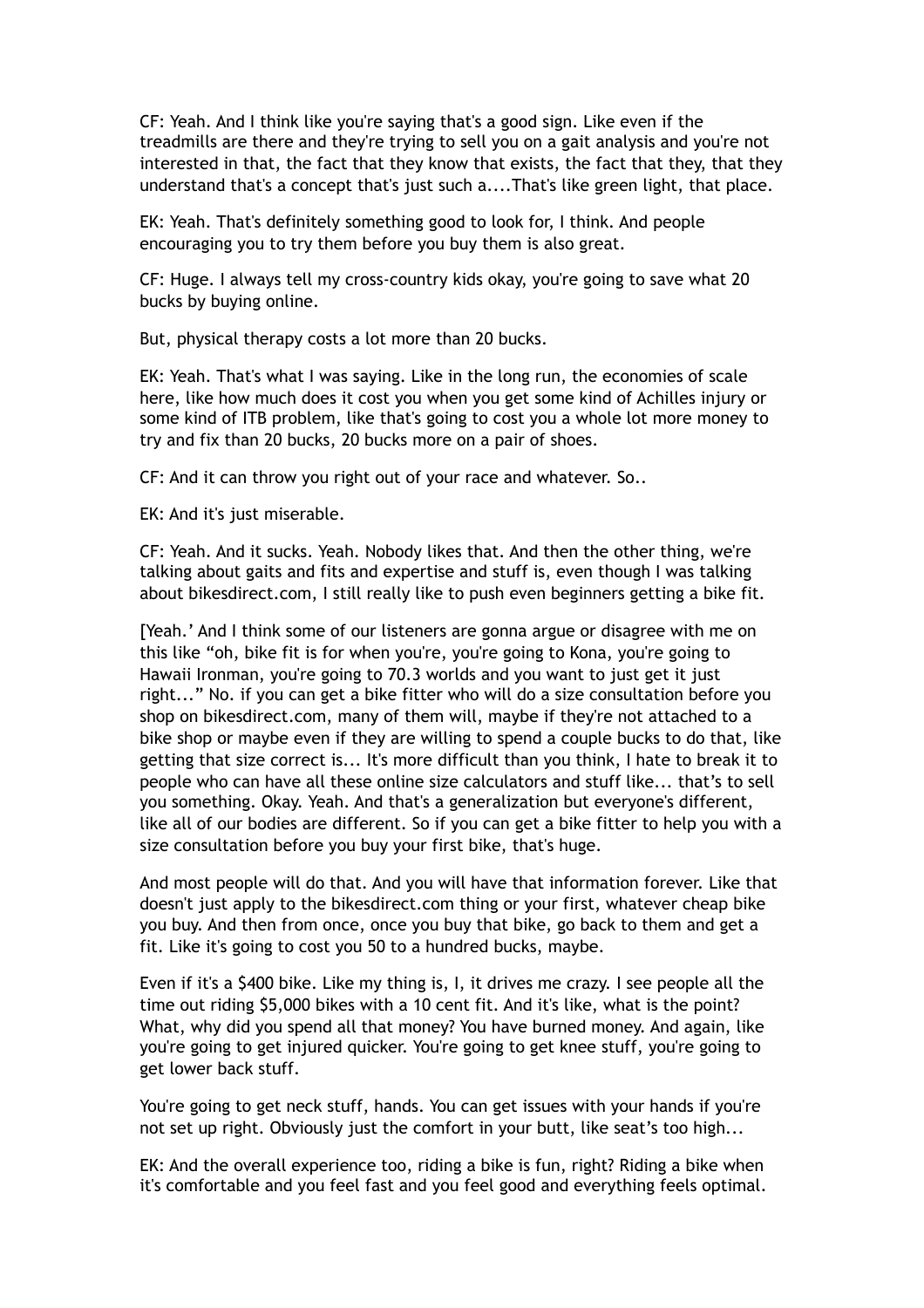That's really, that's a fun experience, especially if you're racing, and everything feels dialed in and the peace of mind and the confidence that comes from knowing that you've gone to a bike fitter, especially somebody who's starting out. I think like a bike fit that would cost, I don't know, around here would probably cost you 250 or 300 bucks maybe more. And, but I think that's such good investment when you first start out. And like you say, it's not something that's reserved for the Kona qualifiers or the, if you've made the age group world team or whatever, it's not it's for, I think it's for everybody, and I think the chances are that you're going to enjoy it the whole thing a whole lot more. If you've invested that little bit of time and money.

CF: And it's, yeah, it's totally an investment too, because it's not like you buy this bike, you get the fit. Now you're gonna have to get another, you might wanna, they call it like a dial-in for a new bike or something like that.

That's gonna cost either less or almost nothing because you take those numbers with you. Because you get a different bike, your numbers more or less generally apply as long as you get the right size and nothing's weird about it. So yeah, it's totally an investment. It, it sticks with you forever.

It's like getting fit for a good suit. You have those numbers, those measurements, you can get a good suit again, assuming you don't, balloon up or lose a ton of weight or whatever. But yeah, it's humongous and this is from someone again who has tested \$10,000 bikes, ridden \$15,000 bikes and a thousand dollar bikes.

And if the \$15,000 bike doesn't fit right. If it's not set up right, you're going to be miserable. There's nothing it can do. There's nothing it can do for you to fix all that stuff.

EK: Yeah, absolutely completely agree. So going back to my little triathlon wishlist that I had when I was in, when I was a newbie and yeah, so obviously there was a lot of things on there that were about all, about upgrades, upgrading what's optimal.

What do you need what's what would you like to have? What's completely like pie in the sky, wishlist dreaming. What are the sort of things that you advise people when they're looking to upgrade? And that you're going from that like "Oh, I've done a few races, I'm enjoying this. I know that I want to do more."

What are the best ways to upgrade and where should you be putting that cash?

CF: So I like to think of it what do you want to do with your upgrade? Do you want to be more comfortable or do you want to be faster? And there's some stuff that kind of intersects, that makes you comfortable and faster.

But for me, I always like to start with the comfortable stuff, because sometimes when you're comfortable, you go faster. Whether or not, like whether or not that gear is made to make you go faster. You will go, like you will go faster. If you're sitting on your bike in a more comfortable position, you're not tense. You're not, you're not gripping the bars because you're suffering and your butt or whatever. So my, the first thing, I usually look towards this, like a nicer tri kit, yeah, because that's something that'll affect your swim bike and run the tags, all three it's going to have a higher end shammy, the pad underneath you, it's going to have more panels of fabric.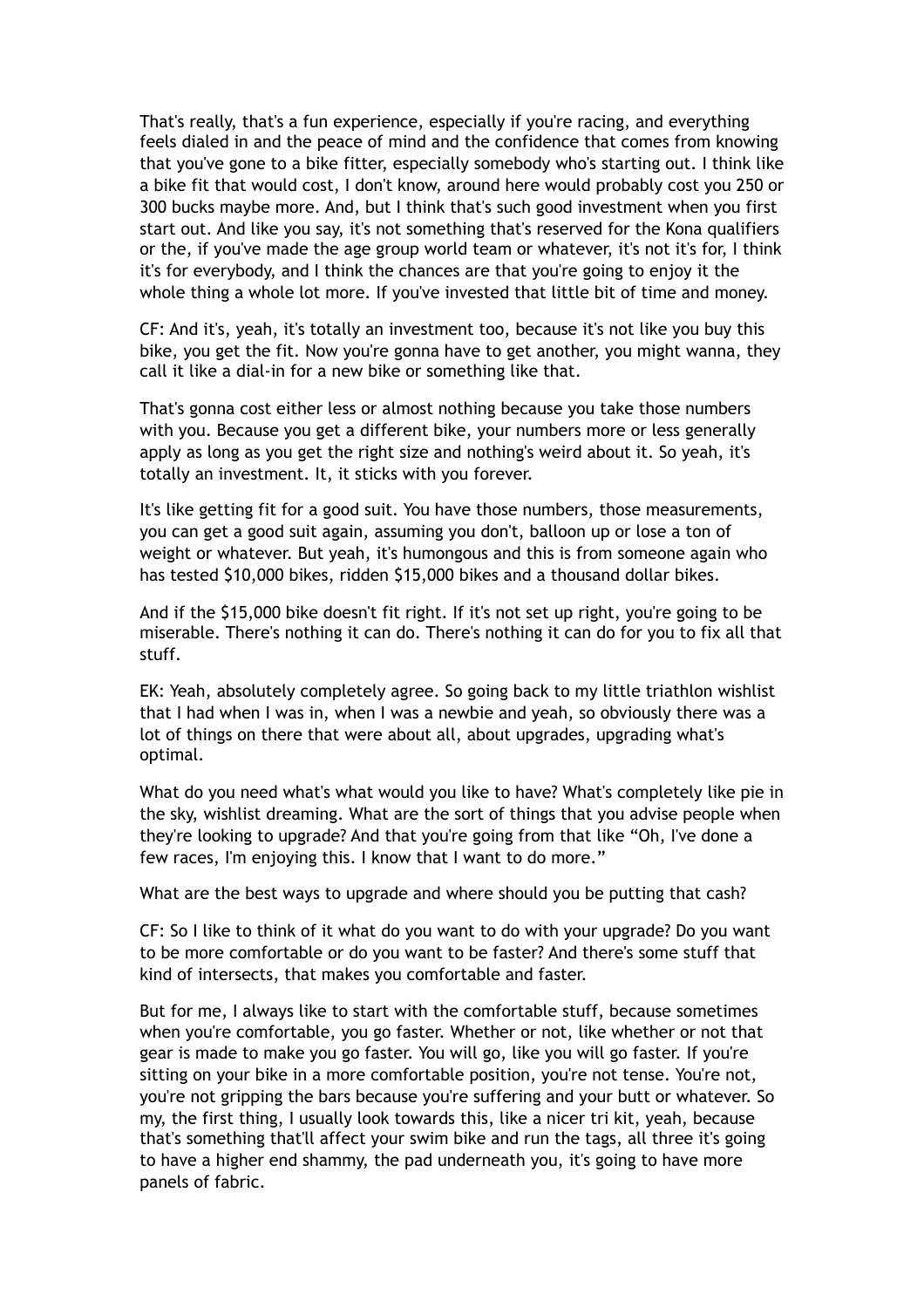So it's going to fit you better. It's generally going to have more, wicking fabric. I like DeSoto for that kind of upgrade. I like Zoot for that kind of upgrade. And when I say upgrade, I'm talking about like a \$100 to \$250 tri suit. I'm not talking about 300, 400, like there's other brands that do that.

Great. But those two, I love higher end wetsuit. We talked about that mid range, almost a low, mid... zone three has some good ones for that kind of 300 range. Synergy, I talked about them before for their low end, but they have a great 300ish wetsuit and those ones won't shred apart if you're not super careful with them. Like we talked about. The other thing, especially when it comes to bike clip-in tri shoes or clip-in shoes in general, like that's something that you absolutely do not need for your first or third tri. You can do it in your running shoes with flat pedals or cages or, whatever.

But I think clip-in shoes is definitely a next step for anyone who wants to bike more. I like.. a lot of people like Shimano, cause they're, they have some pretty inexpensive ones. If you want to go a little nicer, the fit of Seedy makes a really nice fitting one for two to 300.

I've also loved Bont. This is a super weird brand. Bont has one that's just like completely mispriced. I'm always looking for stuff that's mispriced. Like this should cost \$400. I think I have one for two, 250, that feels like a \$400 pair of carbon shoes. [Yeah. Who doesn't like that.] I love that. So get those and, a pair of pedals, the pedals don't matter too much.

Look does a good job. Shimanos low-end does a good job that those are, less because you're not really touching those. I don't worry about those, but those will cost you probably a hundred, 200 to get that whole system set up.

And then if you're going for faster, the obvious next step up is a tri bike. We talked about how you don't need a tri bike, but if you want to go faster, a tri bike is going to make you versus a road bike or mountain bike so much faster.

EK: Yeah. Aerodynamics and all that good stuff.

CF: Yeah. It puts you in a better position, both aerodynamically, but also, like over the pedals in a better way.

I've got a list of ones that I like to go from low to high. And I'm actually going to write this up probably the next couple of weeks, because these brands have changed so much. Kestrel Talon X \$1,700 carbon tri bike, original carbon company, boom. Like I've ridden that bike. It's a great bike.

It, 1700 bucks for carbon bike. That's awesome. A2 they're a smaller brand. They do direct to ship. They have an entry-level carbon tri bike, I think 1900 now that one can get a little more aggressive than the Talon X. So if that's something you're thinking about and then some of the bigger names like specialized, they have a Shiv Sport for 2200 that one's going to be like deeper tubes, more aerodynamics, BMC time machine 2, that one's going to be even more kind of tri specific, it's going to have like rear storage. That's 2,500 bucks, I think. And then Argon 18, which you don't see a lot of here in the U S they have the E-117, that one's pretty aggressive with kind of a unique frame. 2,600 bucks.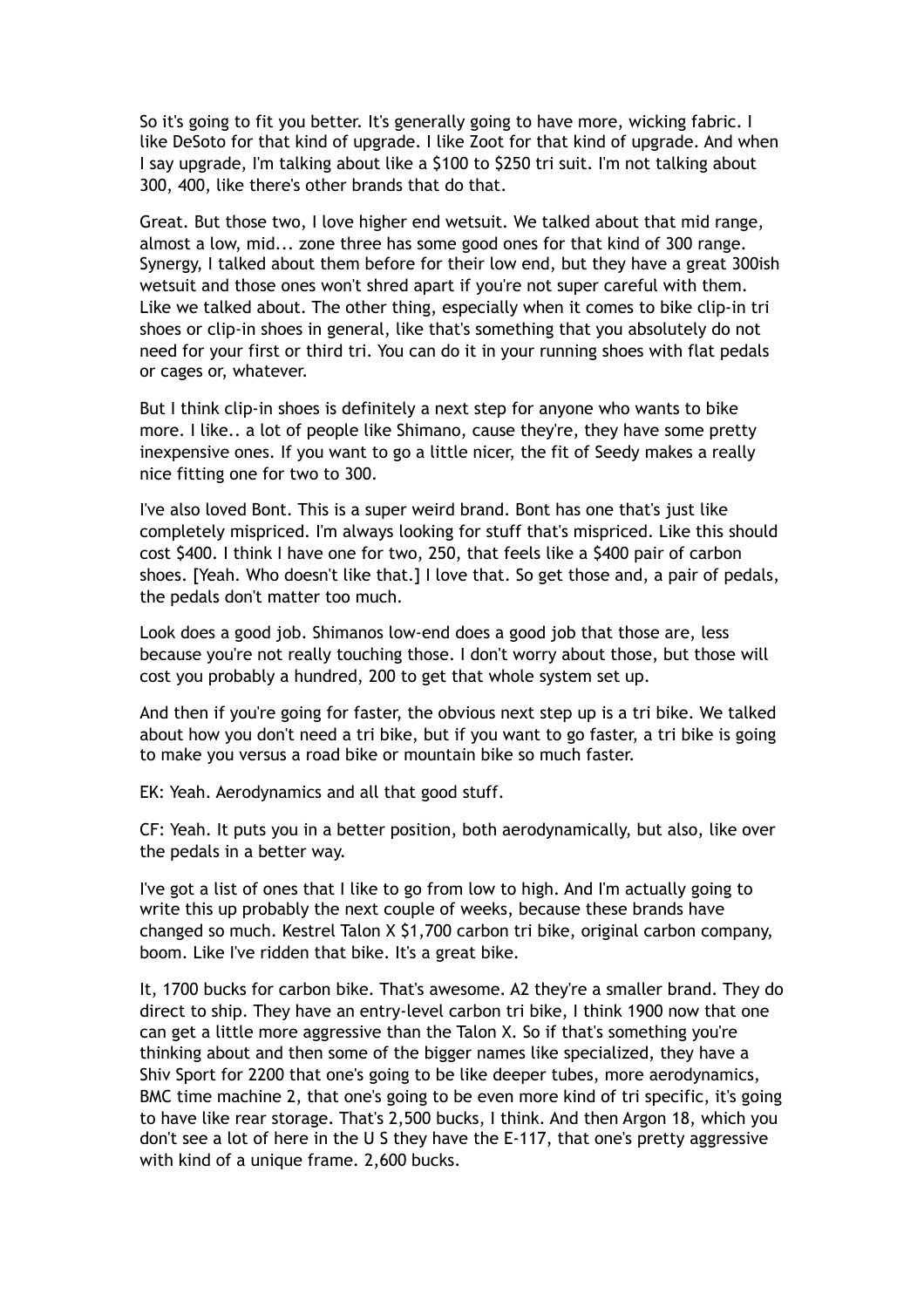EK: There's some good price points there for these nice bikes.

CF: Yeah. You're looking at five bikes, all right around 2,500 down to 1700. And you could ride those, like I've ridden probably three quarters of those and I would feel fine doing a 70.3 with those, like with no modifications. I would probably change some stuff if I wanted to do an iron, but it wouldn't be the worst. And then if you're looking for, you want to upgrade more kind of the next step in try bikes that three to \$4,000 range, you've got stuff like, Canyon Speed Max CF 7-disc, that's new that's awesome.

Cervélo P-Series, Felt B-series, those are like those ones that are really a sweet spot, I think before you jump up to the six to 8,000 or whatever, and we won't get into that at all. But those are, a good place to start for getting faster. And then, once you've got your tri bike carbon wheels, that's the next thing for just that will shave lots of time off.

And I know Hunt has good ones for under 2000 I've reviewed. Profile has some good ones for under 2000. Swiss Side has some good ones for under 2000. You're looking for that thousand to \$2,000 for carbon wheels. Yeah. Yeah. Lots of believe me, there's a world, a universe of things that will make you feel

EK: Oh, there is yes.

CF: Those are like a top line things. Like when I think about, a budget conscious upgrade...

EK: Okay. So closing question for you, Chris, gear and otherwise, when you were first starting out, what was something that you wish you'd known that you know now? [Oh my gosh.] Something...Maybe you learned from your first race.

CF: Okay. So I ran a lot before I did my first tri and I had never experienced chafing that, that I did after an ocean swim. And then... it was a sprint. I did ocean swim, rode a bike with a big seat and running shorts, and then did the run in the same running shorts. So I just, I think I had a Speedo and I put the running shorts over the Speedo because I was embarrassed.

And then used that combo for the rest of the race. It was like... There were holes probably in the sides of my thighs, like where there should have been more Chris, there was less Chris after that race.

EK: Oh, poor Chris…

CF: Yea, so Body Glide! That was something I forgot to say, get body glide. Everyone should be sponsored by body glide.

Everything should be sponsored by body glide. My life should be sponsored by body glide, but yes, body glide and cycling shorts and the tri kit like we talked about early on ...those are what I wish I'd had.

EK: Yeah, I think, yeah. I think we all wish we knew about.. known about body glide a long... a long time ago.

Yeah. Thank goodness for that. Yeah. Okay. Well on that note, we will glide out of the gear section and thank you very much for joining us. Thank you.